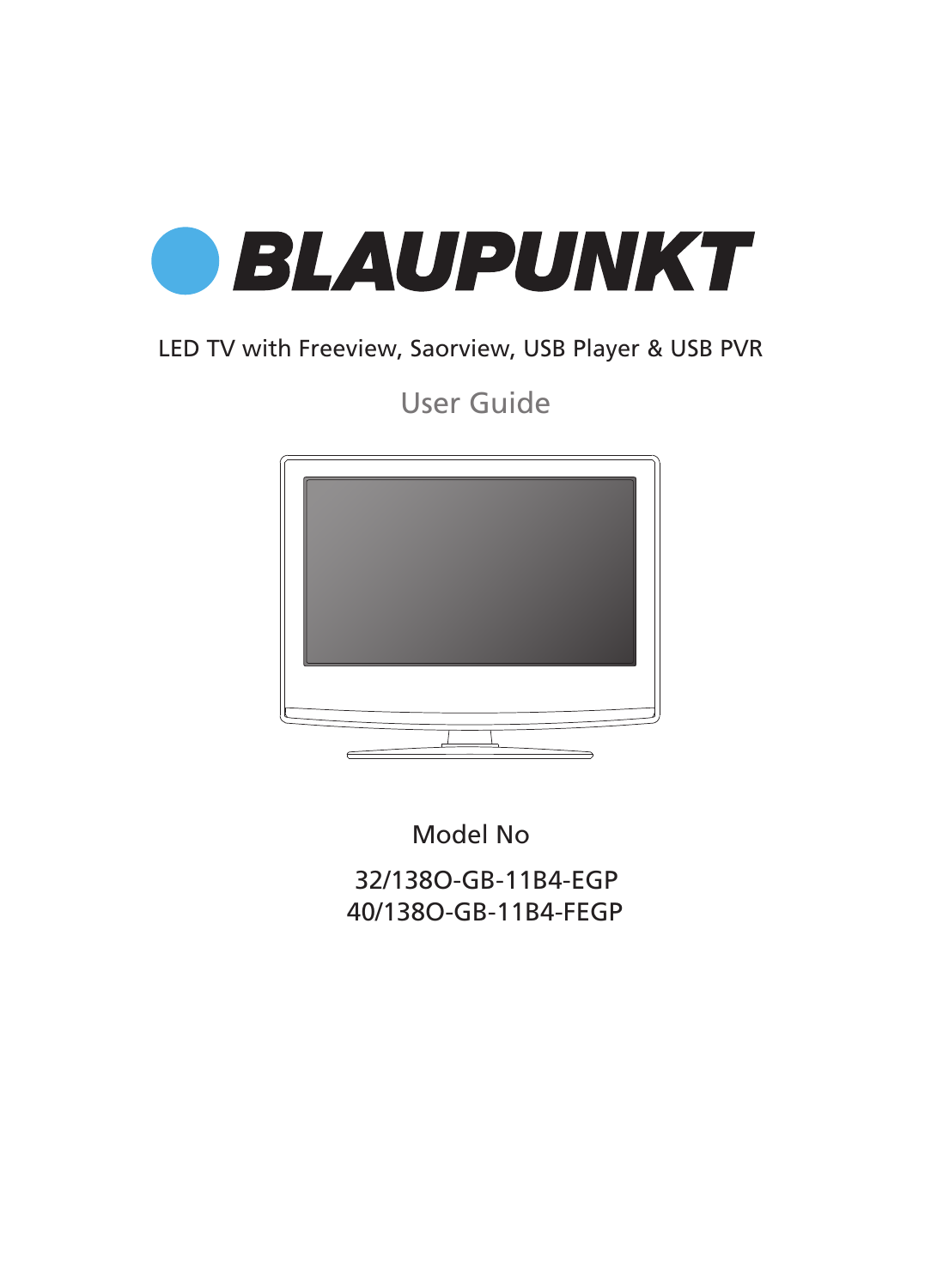## **Important safety instruction**



## **Please read these instructions. All the safety and operating instructions should be read before the appliance is operated.**

### **Warnings**

• Television sets with 40" screens or more must be lifted and carried by at least 2 people.

This television does not contain any parts that are serviceable by the user. In case of a fault, contact the manufacturer or authorised service department. Exposing the internal parts inside the TV may endanger your life. The manufacturers guarantee does not extend to faults caused by repairs carried out by unauthorised third parties.



To prevent spread of fire, keep candles or other open flames away from this product at all times

• Do not use TV set immediately after unpacking. Wait until TV warms up to the room temperature before using it.

To reduce the risk of fire, electric shock or damage to the TV, do not expose it to dust, rain or moisture. Never expose the TV to dripping or splashing and do not place objects filled with liquids on or near the TV.

• Do not connect any external devices (DVD player, games console etc) when the TV is switched on. Disconnect both the TV and device from the mains before connecting. Only switch appliances on when the connection process is complete.

Do not place the television in a confined space and do not obstruct the ventilation openings at the rear of the television.

• When installing on a wall, ensure the TV is at least 5cm from the wall for ventilation.

• Always ensure that the TV's ventilation openings are not covered with items such as newspapers, table-cloths, curtains, etc.

Dispose of this television and any components including batteries in an environmentally friendly manner. If in doubt, please contact your local authority for details of recycling.

• Ensure this TV is used in moderate climates only.

In case of electrostatic discharge (ESD) the TV may display incorrect functions. In such case, switch the TV off and switch the TV back on. The TV will work normally.

### **WARNING: Never place a television set on an unstable location. A television set may fall, causing serious personal injury or death. Many injuries, particularly to children, can be avoided by taking simple precautions such as:**

• Use cabinets or stands recommended by the manufacturer of the television set.

• Only use furniture that can safely support the television set.

• Ensure the television set is not overhanging the edge of the supporting furniture.

• Do not place the television set on tall furniture (for example, cupboards or bookcases) without anchoring both the furniture and the television set to a suitable support.

• Do not place the television set on cloth or other materials that may be located between the television set and supporting furniture.

• Please educate children about the dangers of climbing on furniture to reach the television set or its controls.

• If your existing television set is being retained and relocated, the same considerations as above should be applied.

### **Safety**

For your safety, this appliance is fitted with a fused 3 pin mains plug. Should the fuse need to be replaced, ensure that any replacement is of the same amperage and approved with the BSI mark.

• Never try and replace the mains plug unless you have adequate qualifications and are legally authorised to do so. In the event that a replacement mains cable is required, contact the manufacturer for a suitable replacement.

Never use the television if it is damaged in any way.

Always place the television on a flat level surface avoiding anywhere which may be subject to strong vibration.

• The ideal distance to watch the television is approximately five times the length of the diagonal measurements of the TV screen.

Ensure the television is not placed on top of the power cable as the weight of the television may damage the cable and cause a safety hazard.

• Never place mobile phones, speakers or any other device which may cause magnetic or radio interference, near the television. If interference is apparent, move the device causing the interference away from the television.

• To disconnect the set from the mains, remove the mains plug from the socket.

• Ensure that the mains plug is always easily accessible.

### **WARNING: Excessive noise when using earphones and headphones can cause loss of hearing.**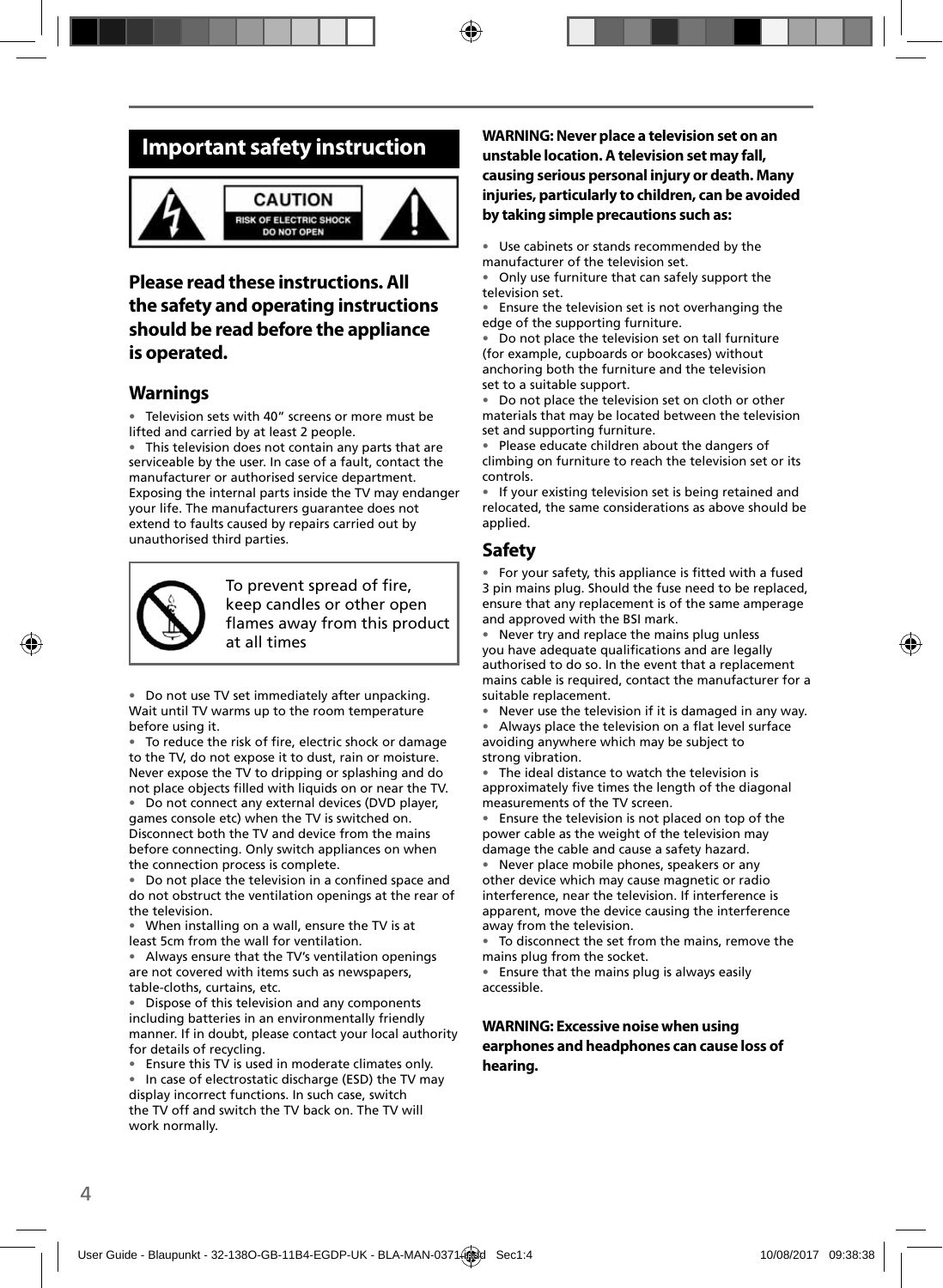## **Important safety instruction**



### **Maintenance**

• To clean your TV, wipe with a soft, dry cloth. If the surfaces are extremely dirty, use a soft cloth dipped in a soap and water solution or a weak detergent solution.

• Never use alcohol, paint thinner or benzene to clean this unit.

• Before using a chemically treated cloth, read the instructions that came with the cloth carefully.

### **CAUTION: If water or other liquid enters the television through the display panel surface, a malfunction may occur.**



### **Packaging**

The safest way to transport your item is in the original box/packaging - please save your packaging for this.

• You will need the original box/packaging in the event of warranty/service repair or support. We are unable to carry out warranty/service if you are unable to package the item correctly.

### **Important information regarding use of video**  games, computers, captions or other fixed image **displays**

The extended use of fixed image program material can cause a permanent "shadow image" on the LCD/LED panel, also known as "screen burn".

This "shadow image" can appear in the background during normal viewing. This type of irreversible LCD/LED panel deterioration can be limited by observing the following steps:

1. Reduce the brightness/contrast setting to a minimum suitable viewing level.

2. Do not display the fixed image for extended periods of time.

3. Turn the power off when not in use.

Examples of images that are more likely to cause "screen burn" are as follows (this is not an exhaustive list):

• TV channel logos: e.g. shopping channel logos and pricing displays - especially if they are bright and stationary. Moving or low-contrast graphics are less likely to cause ageing of the screen.

- Time displays.
- Teletext: Do not view a stationary page for a long period of time
- TV/DVD menus: e.g. listings of DVD disc content.

• Pause mode: Do not leave the TV in pause mode for long periods of time, e.g. when watching DVDs or videos.

### **Important: Once 'shadow image/screen burn' occurs, it will never disappear and is not repairable under warranty.**

### **How do I dispose of this product?**

**UK:** Waste electrical products should not be disposed of with household waste. Please dispose of the product at a designated collection point for recycling of WEEE. For your nearest facilities, please see www.recycle-more.co.uk or in store for details.



**ROI:** Waste electrical products should not be disposed of with household waste. Separate disposal facilities exist. Check with your local authority or retailer for recycling advice.



### **Batteries**

• Do not expose batteries to high temperatures, excessive heat, prolonged sunshine or fire as this may cause leakage, explosion or ignition.

Observe the correct polarity when inserting batteries. • Do not use different types of batteries together or mix old and new batteries.

• Dispose of batteries in an environmentally friendly way.

• Certain regions may regulate the disposal of batteries. Please consult your local authority.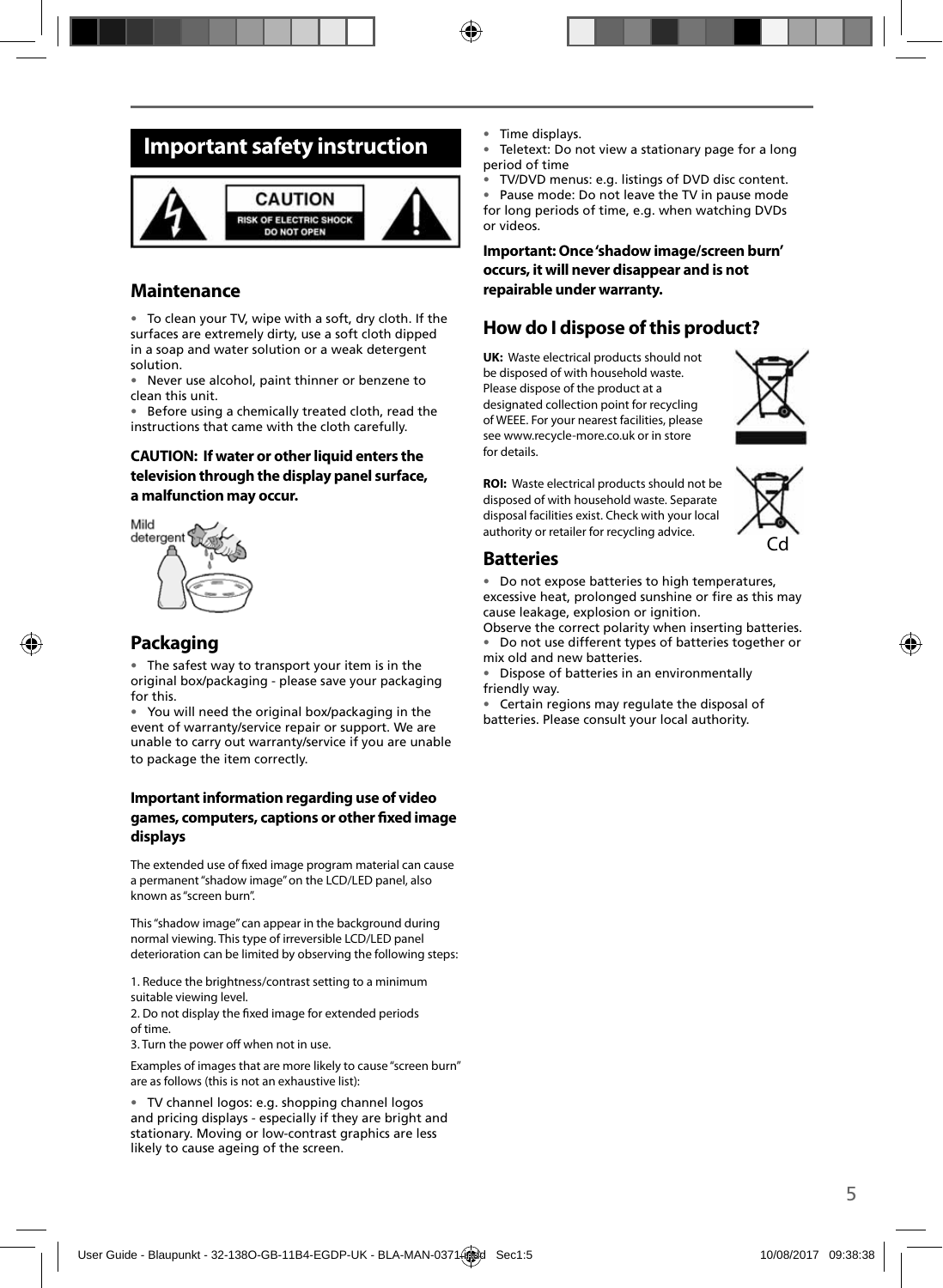## **Trademarks**

### HOMI

The terms HDMI and HDMI High-Definition Multimedia Interface, and the HDMI Logo are trademarks or registered trademarks of HDMI Licensing, LLC in the United States and other countries.

### **HDTV**

The "HD TV" Logo is a trademark of DIGITALEUROPE.

### **DVB**

The DVB logo is the registered trademark of the Digital Video Broadcasting (DVB) project.



Manufactured under license from Dolby Laboratories. Dolby, Dolby Audio and the double-D symbol are trademarks of Dolby Laboratories.

### **FREEVIEW HD**

The FREEVIEW HD words and logos are trade marks of DTV Services LTD. © DTV Services Ltd.

### **SAORVIEW**

SAORVIEW is a registered trademark owned by RTÉ.



For DTS patents, see http://patents.dts.com. Manufactured under license from DTS Licensing Limited. DTS, the Symbol, & DTS and the Symbol together are registered trademarks. DTS TruSurround is a trademark of DTS, Inc. © DTS, Inc. All Rights Reserved.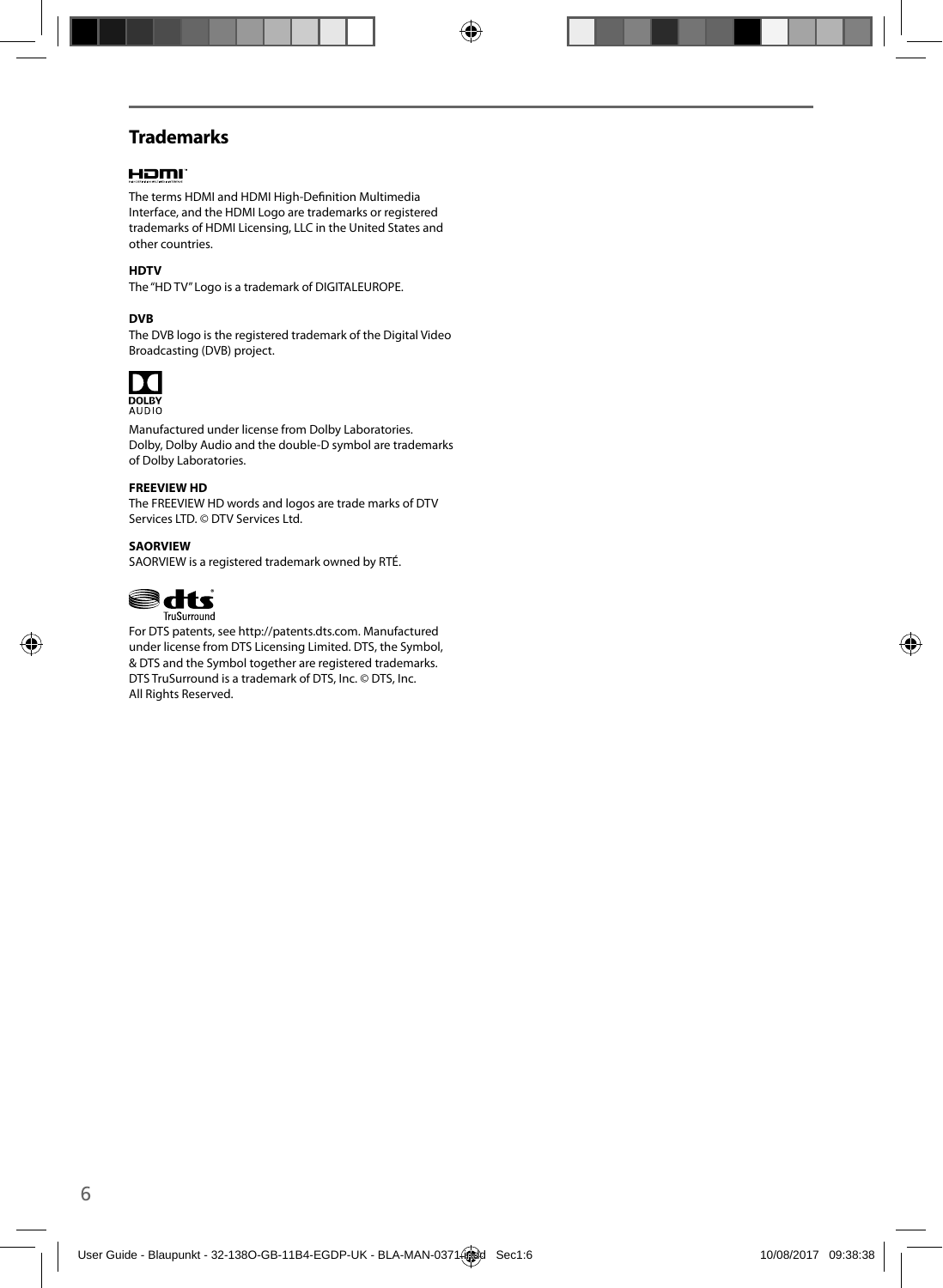# **CONTENTS**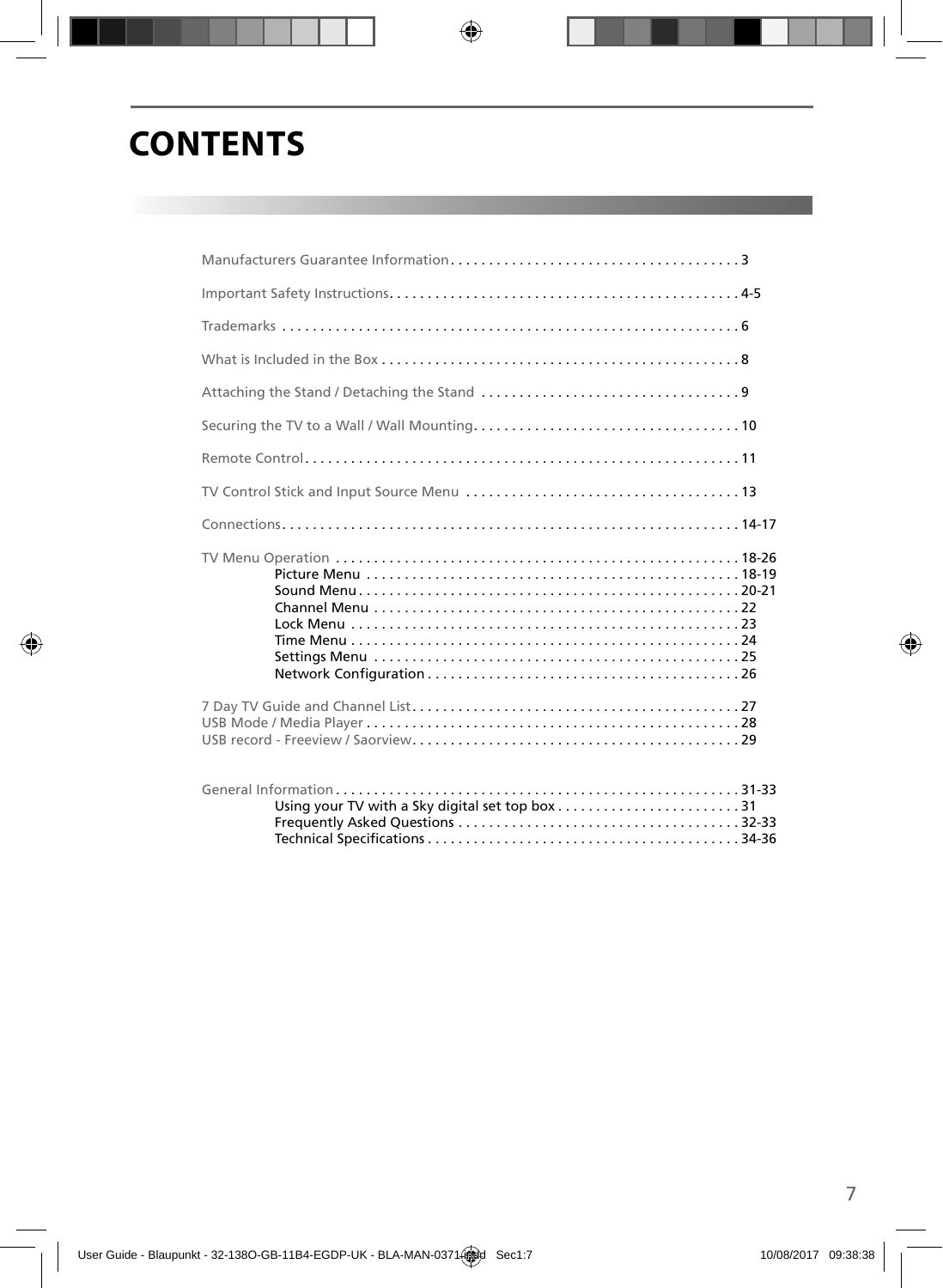# **WHAT IS INCLUDED IN THE BOX**

### Accessories

Included with this TV are the following accessories

### 1 x User Guide



### 1 x Quick Start Guide



### $1 \times TV$



1 x Power Cord



### 1 x Remote Control and 2 x AAA Batteries



1 x Mini Component / YPbPr (For 32/138O-GB-11B4-EGP models only)



1 x Mini AV / Composite cable (For 32/138O-GB-11B4-EGP models only)



#### 1 x Stand installation pack



**1 x L** (left) **1 x R** (right)

Please save your box/packaging as you will need this in the event of warranty/service repair or support. We are unable to carry out warranty/service if you are unable to package it correctly. The safest way to package your item in the event of warranty/service repair is in it's original box/packaging.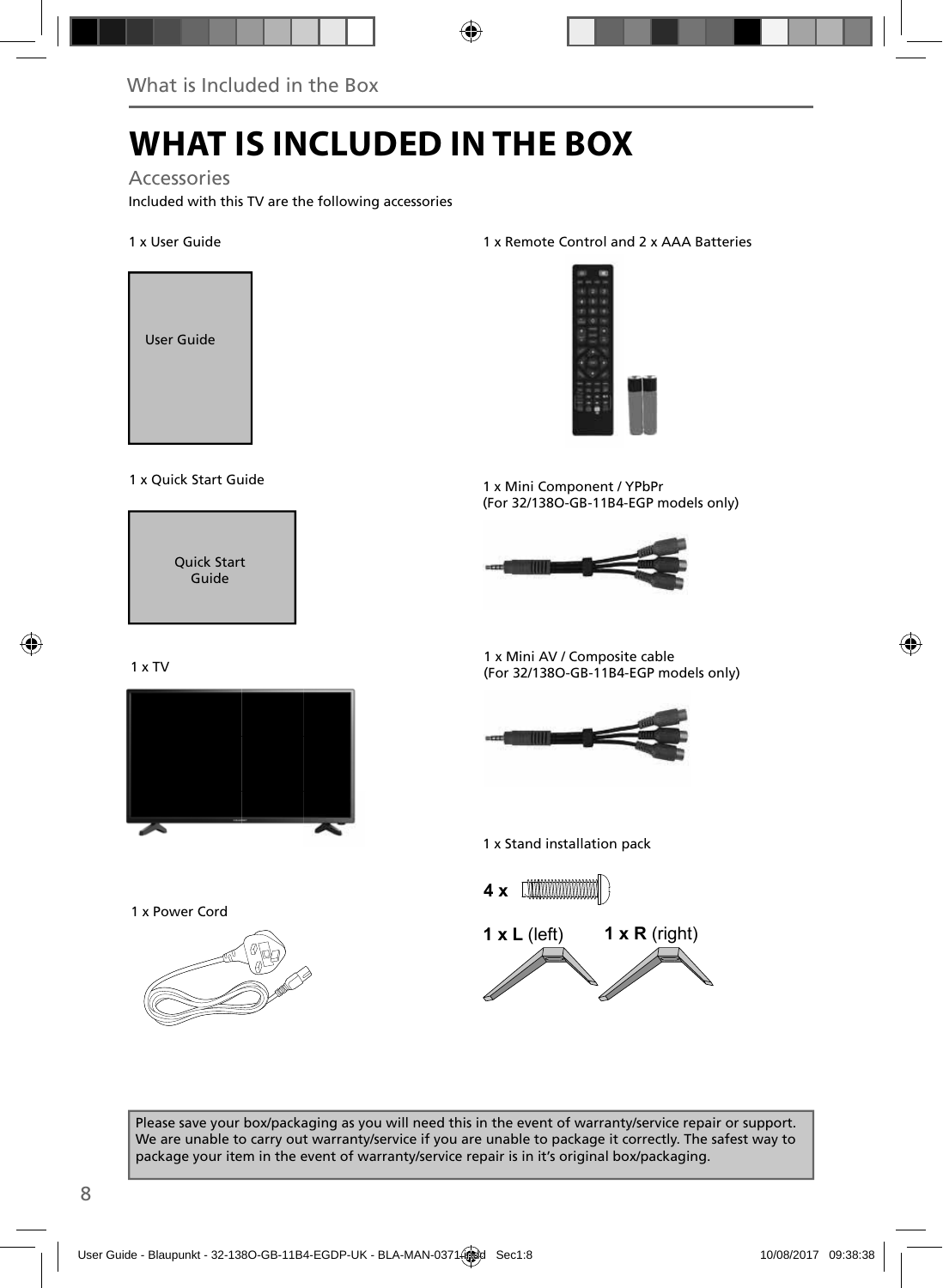# **ATTACHING THE STAND**

Attaching the stand feet

Screws that are included. To complete the stand feet installation you will require a cross head screw driver.

## **4 x**



(fig.1) Place the TV set on a flat and clean surface with the panel facing downwards to avoid damage, then fix

(fig.2) When the stand feet are installed correctly the stand feet will be longest at the front of the TV and shortest at the back with the feet pointing away from each other.

in the correct position, secure the stand feet to the underside of the TV set using the 4 screws provided.

## Detaching the stand

Remove the screws highlighted then remove the stand feet from the underside of the TV set.

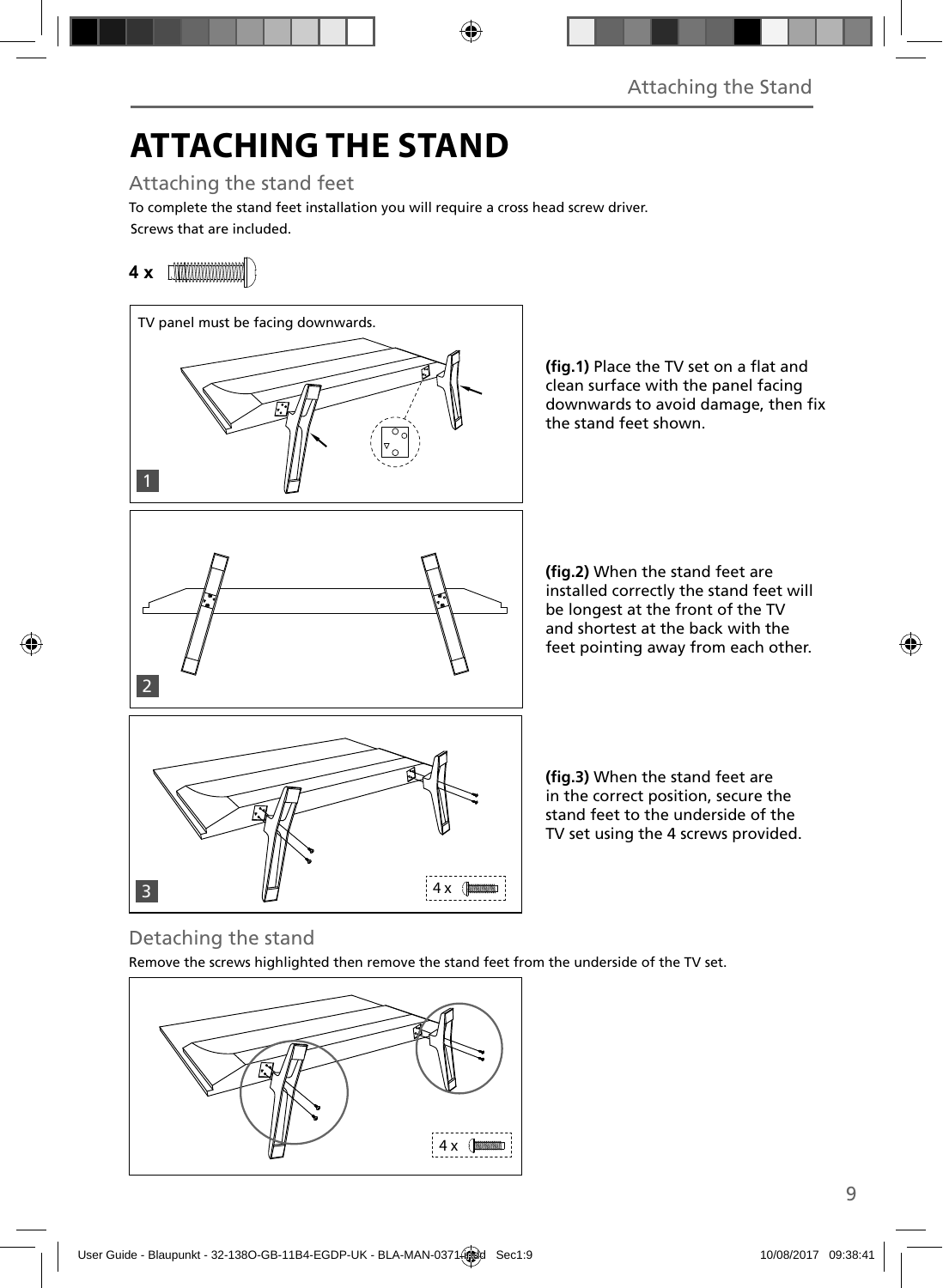# **SECURING THE TV TO A WALL**

## Securing the TV to a wall with anti-tip straps

For maximum security in the home, when using a TV with its stand, anti-tip straps should be fitted. These are available from supermarket websites and other websites and are an easy, inexpensive and effective way of ensuring your TV stays safely upright. Straps are designed to be attached to the rear of the TV and then tethered to the wall or the furniture the TV is stood on, these are fitted as follows.

**A)** Using one or both of the top wall-mounting holes and screws fasten one end of the fastening cord/s to the TV. (the screws are already supplied in the wall mounting holes)



**B)** Secure the other end of the fastening cord/s to your wall. (you will need screws/fixings suitable for your wall type - available separately from most DIY stores).



Note - Please ensure that children do not climb on the TV set.

The Royal Society for the Prevention of Accidents is urging people to take care with flat-screen televisions.

RoSPA stated in 2010 that "Toddlers are particularly at risk of pulling flat-screen televisions on to themselves. They are unsteady on their feet and are attracted by colourful television images."

The risk is increased as televisions become lighter.

## Wall mounting

IMPORTANT - Before drilling any holes in the wall ensure you are not drilling where there could be any electrical wires, water or gas pipes.



1) Remove the four screws located at the back of the TV set.

2) The wall mount can now be easily attached to the mounting holes, located on the back of the TV, using the same four screws removed.

For VESA wall mounting information please refer to the Technical Specification page.

For optimum viewing, if wall mounting the TV higher than eye level, the TV should be tilted downwards so that the TV's screen is 'face on'. See fig 1 and 2.



Important – If wall mounting this TV, only use the screws already provided in the wall mounting holes. Using other screws which are longer could cause irreparable damage to internal parts. When using a wall bracket, please ensure the screws in the back of the TV set are not over tightened.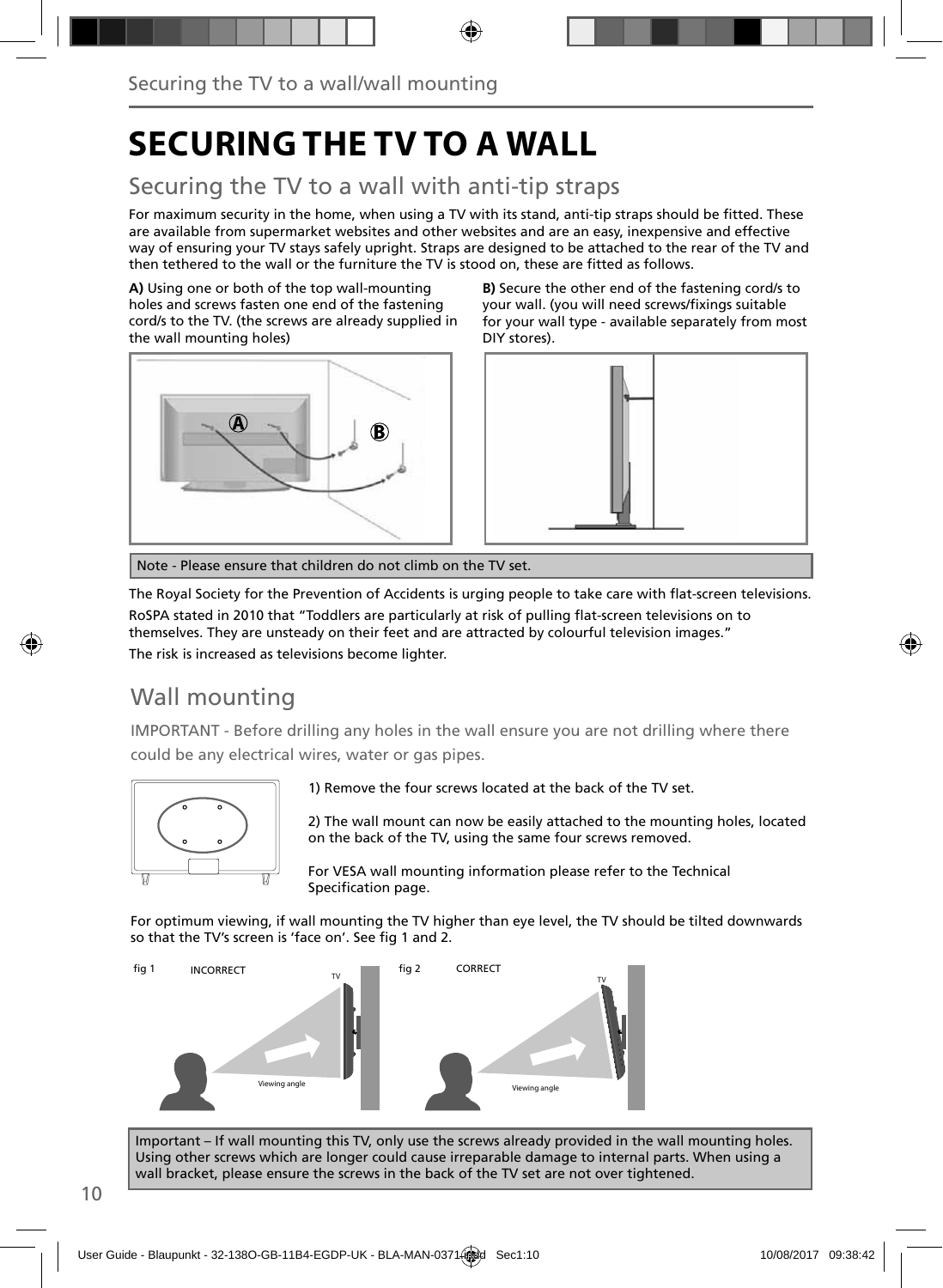# **REMOTE CONTROL**

| STANDBY - Switch on TV when in standby or vice versa<br>MUTE - Mute the sound or vice versa<br>DTV - Switch to Freeview source<br>RADIO - Switch to radio whilst in Freeview source                                                                                                                                                                                                                                                                                                                                                                                                                                                           |  |
|-----------------------------------------------------------------------------------------------------------------------------------------------------------------------------------------------------------------------------------------------------------------------------------------------------------------------------------------------------------------------------------------------------------------------------------------------------------------------------------------------------------------------------------------------------------------------------------------------------------------------------------------------|--|
| USB - Switch to USB source<br><b>O</b> DVD - Switch to DVD source                                                                                                                                                                                                                                                                                                                                                                                                                                                                                                                                                                             |  |
| NUMBER BUTTONS - 0 - 9 to select a TV channel directly.<br>$\overline{2}$<br>TV GUIDE - Opens the 7 Day TV Guide (Freeview mode)<br>$\bigcirc$ - To return to the previous channel viewed                                                                                                                                                                                                                                                                                                                                                                                                                                                     |  |
| VOL (+/-) - To increase / decrease the sound level<br>3)<br>P.MODE - Scrolls through picture mode options<br>S.MODE - Scrolls through sound mode options<br>FAV - To display favourites menu<br>CH (+/-) - To increase or decrease the channel being watched<br>MENU - To display OSD menu<br>EXIT - To exit all menus                                                                                                                                                                                                                                                                                                                        |  |
| (A/V/4/M/OK) - Allows you to navigate the on-screen menus<br>and adjust the system settings to your preference<br>SOURCE - To display the input/source menu<br>INFO - Press once for now/next channel information<br>Press twice for programme information about current<br>programme                                                                                                                                                                                                                                                                                                                                                         |  |
| ASPECT - To switch the screen between the different picture<br>$\vert$<br>formats<br>SLEEP - Press repeatedly to cycle through the sleep options<br>AUDIO - To change the audio language (if available)<br>SUBTITLE - To switch the dialogue at the bottom of the screen<br>(on/off)<br>TEXT - To enter/exit Text<br>TEXT HOLD - Teletext mode - Hold current page which is<br>displayed (Analoque TV)<br>DISPLAY - To switch off the screen when listening to radio                                                                                                                                                                          |  |
| TEXT/DVD ZOOM - Zoom function for Teletext and DVD<br>DVD MENU/RECORD - Access the DVD root menu and USB<br>record function                                                                                                                                                                                                                                                                                                                                                                                                                                                                                                                   |  |
| - To restart the current chapter<br>$\bullet$ - To advance forward to the next chapter<br><b>B</b> - To stop the playback/Eject Disc<br>య⊚⊡<br>(To EJECT the disc press/hold the ■▲ button for 4 seconds)<br>(4) - To play in fast rewind mode<br>(⊶<br>- To play in fast forward mode<br>- To play/pause<br>DVD SETUP/REC LIST - Opens up DVD Menu or Opens the list<br>of what has been previously recorded<br>$\Box$ $\odot$ $\triangleright$ GOTO - To go to a specific chapter<br>A-B - Press once to set point, press a second time to return<br>to point<br>ANGLE - Select different angle of DVD<br>□ ⑦ 》 REPEAT - To repeat playback |  |
|                                                                                                                                                                                                                                                                                                                                                                                                                                                                                                                                                                                                                                               |  |
| For Models with Integrated DVD players                                                                                                                                                                                                                                                                                                                                                                                                                                                                                                                                                                                                        |  |
| For Models with PVR Function                                                                                                                                                                                                                                                                                                                                                                                                                                                                                                                                                                                                                  |  |

 $F$  For Models with USB Playback

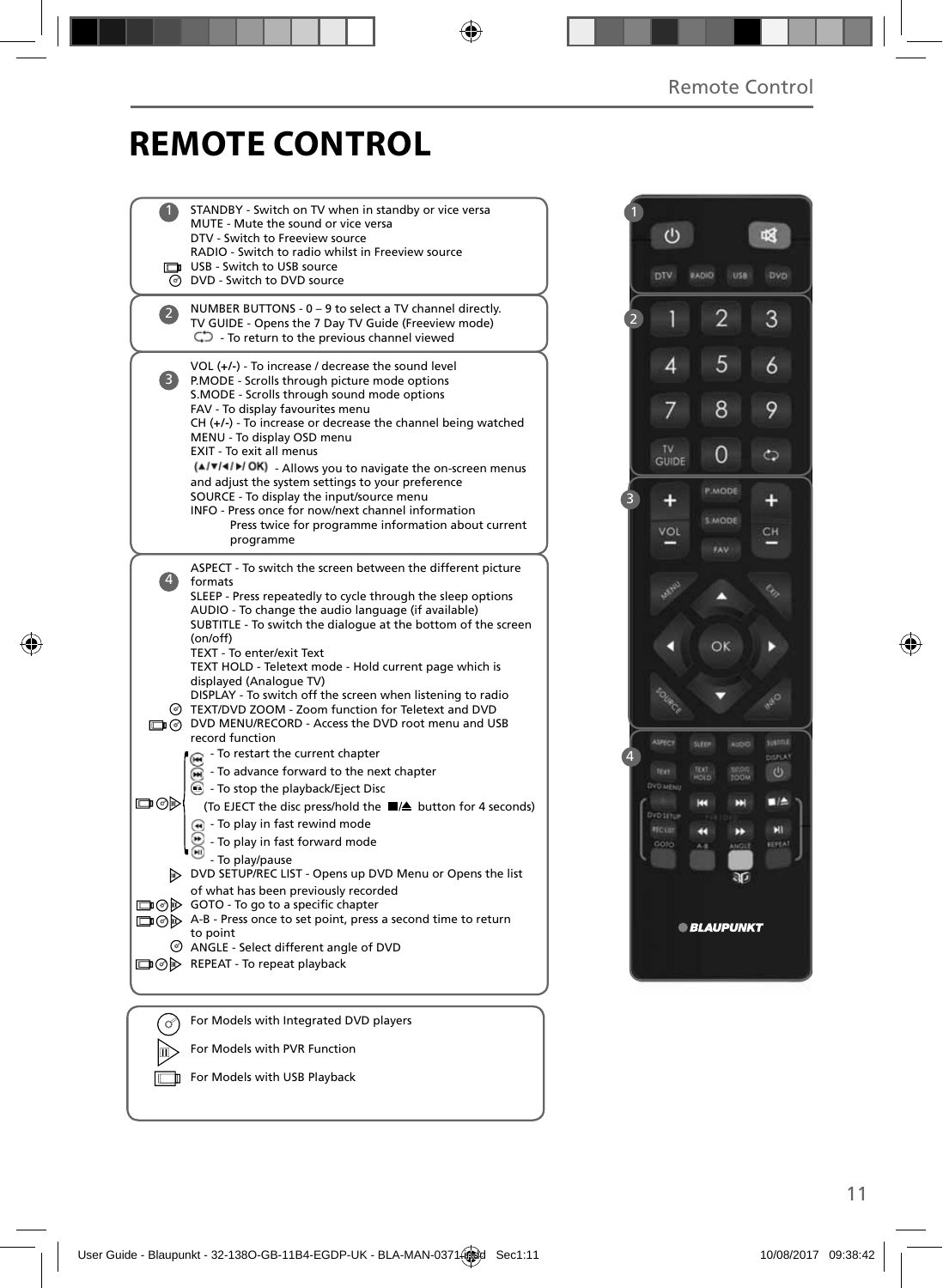# **TV CONTROL STICK AND INPUTSOURCE MENU**



Control Stick

| Input Source       |              |
|--------------------|--------------|
| <b>Freeview TV</b> | LE3          |
| Analogue TV        |              |
| Composite / AV     |              |
| SCART              |              |
| Component / YPbPs  |              |
| <b>Cities</b>      | <b>SICHA</b> |

An example of the 'Input Source' menu (will vary by model)

## TV Control Stick

The TV control stick is located on the back of the TV in the left bottom corner. The control stick can be used to control many of the TV functions. The shape of the TV control stick may vary by model.

### **While TV is in standby mode:**

• Press the centre of the control stick once - Power on the TV set

#### **While watching TV:**

- RIGHT/LEFT volume up/volume down
- UP/DOWN changes channel up/down
- Long press UP (or DOWN) Displays Sources/Inputs menu
- Press the centre of the control stick once Displays Menu
- Press and hold the centre of the control stick Standby Power Off

#### **While in menu:**

- RIGHT/LEFT/UP/DOWN navigation of cursor in on-screen menus
- Press the centre of the control stick once OK/Confirm selected item
- Press and hold the centre of the control stick Back to previous menu

### Choosing Mode Input/Source

Use the source menu to switch between input/connections.

**A)** Using the buttons on the remote control:

- 1. Press [SOURCE] The source menu will appear.
- 2. Press  $\left[\right]$  or  $\left[\right]$  to select the input you require.
- 3. Press [OK].

**B)** Using the TV control stick:

- 1. Press control stick UP (or DOWN) for few seconds to enter SOURCES menu.
- 2. Press the control stick up/down to scroll through and select the input/source you require.
- 3. Press the centre of the control stick to select the chosen input/source option highlighted.

For further information on input/connections please view 'Connections' pages.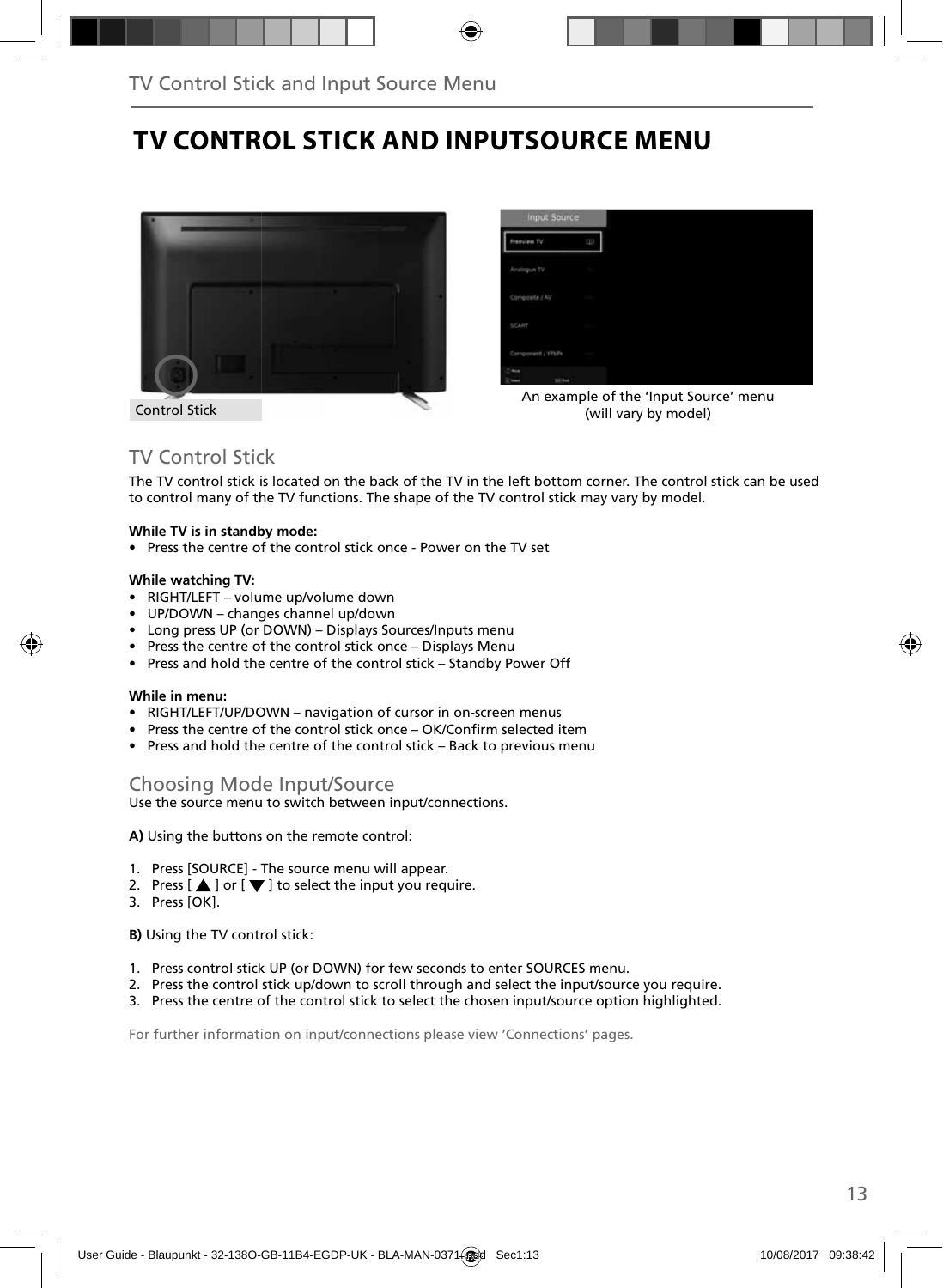Input/Outputs for the **32"** models only.





\*The LAN/Ethernet port is used for Freeview HD services only.

RF IN RF / TV Aerial Input

G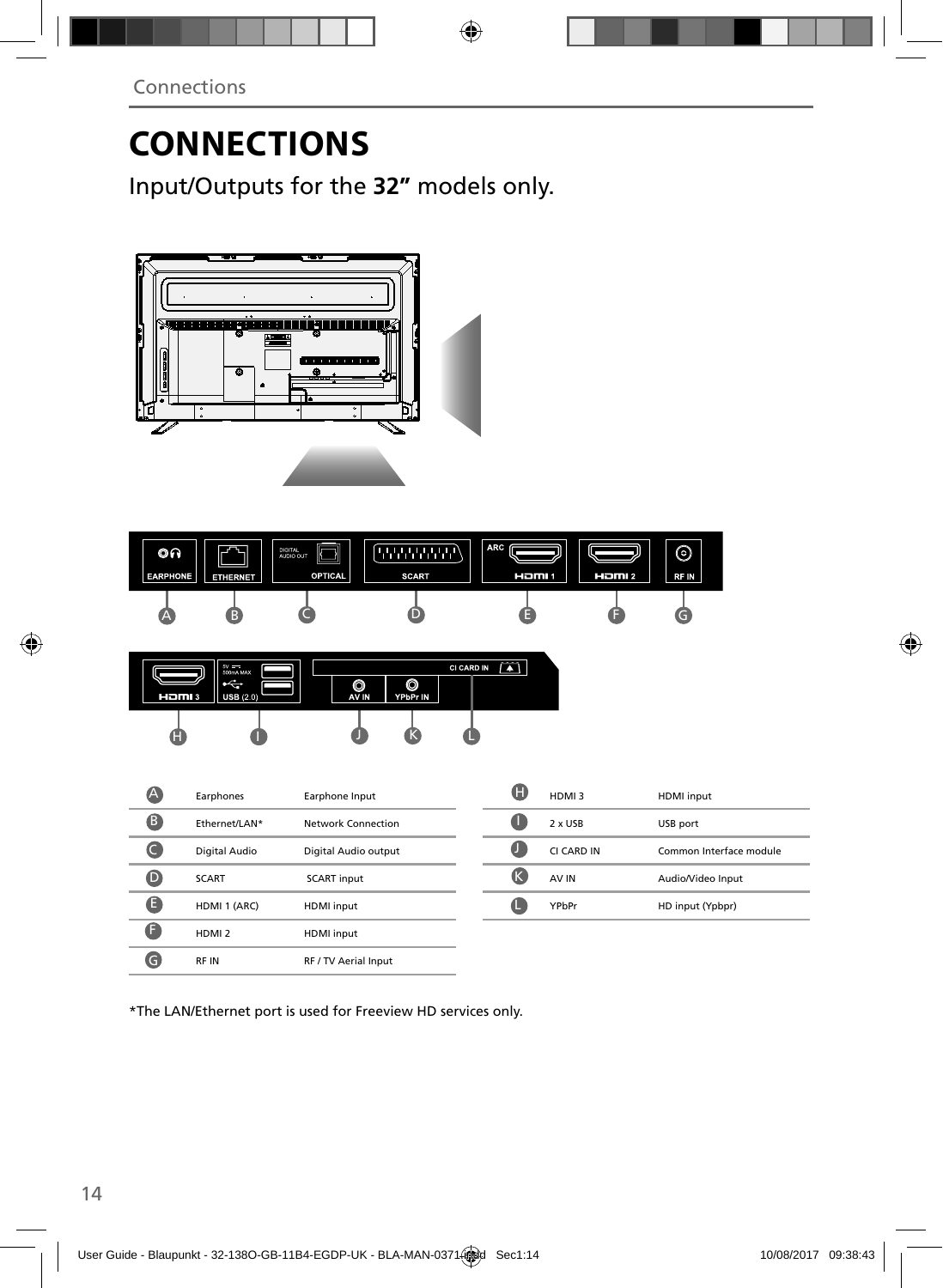Input/Outputs for the **40"** models only.



| ೦೧                         | محصد | <b>DIGITAL</b><br>Æ<br>K<br>AUDIO OUT |              | <b>ARC</b> |        | ര           |
|----------------------------|------|---------------------------------------|--------------|------------|--------|-------------|
| <b>EARPHONE   ETHERNET</b> |      | <b>OPTICAL</b>                        | <b>SCART</b> | Hami 1     | HOMI 2 | <b>RFIN</b> |
| $\overline{\mathbf{A}}$    |      |                                       |              |            |        |             |



| $\overline{\mathbb{A}}$ | Earphones                    | Earphone Input       | O  | HDMI3      | <b>HDMI</b> input       |
|-------------------------|------------------------------|----------------------|----|------------|-------------------------|
| 6                       | Ethernet/LAN*                | Network Connection   |    | 2 x USB    | USB port                |
| C                       | <b>Optical Digital Audio</b> | Digital Audio output |    | CI CARD IN | Common Interface module |
| $\boldsymbol{0}$        | <b>SCART</b>                 | <b>SCART</b> input   | (k | AV IN      | Audio/Video Input       |
| G                       | HDMI 1 (ARC)                 | HDMI input           | œ  | YPbPr      | HD input (Ypbpr)        |
| a                       | HDMI <sub>2</sub>            | HDMI input           |    |            |                         |
| G                       | <b>RFIN</b>                  | RF / TV Aerial Input |    |            |                         |

\*The LAN/Ethernet port is used for Freeview HD services only.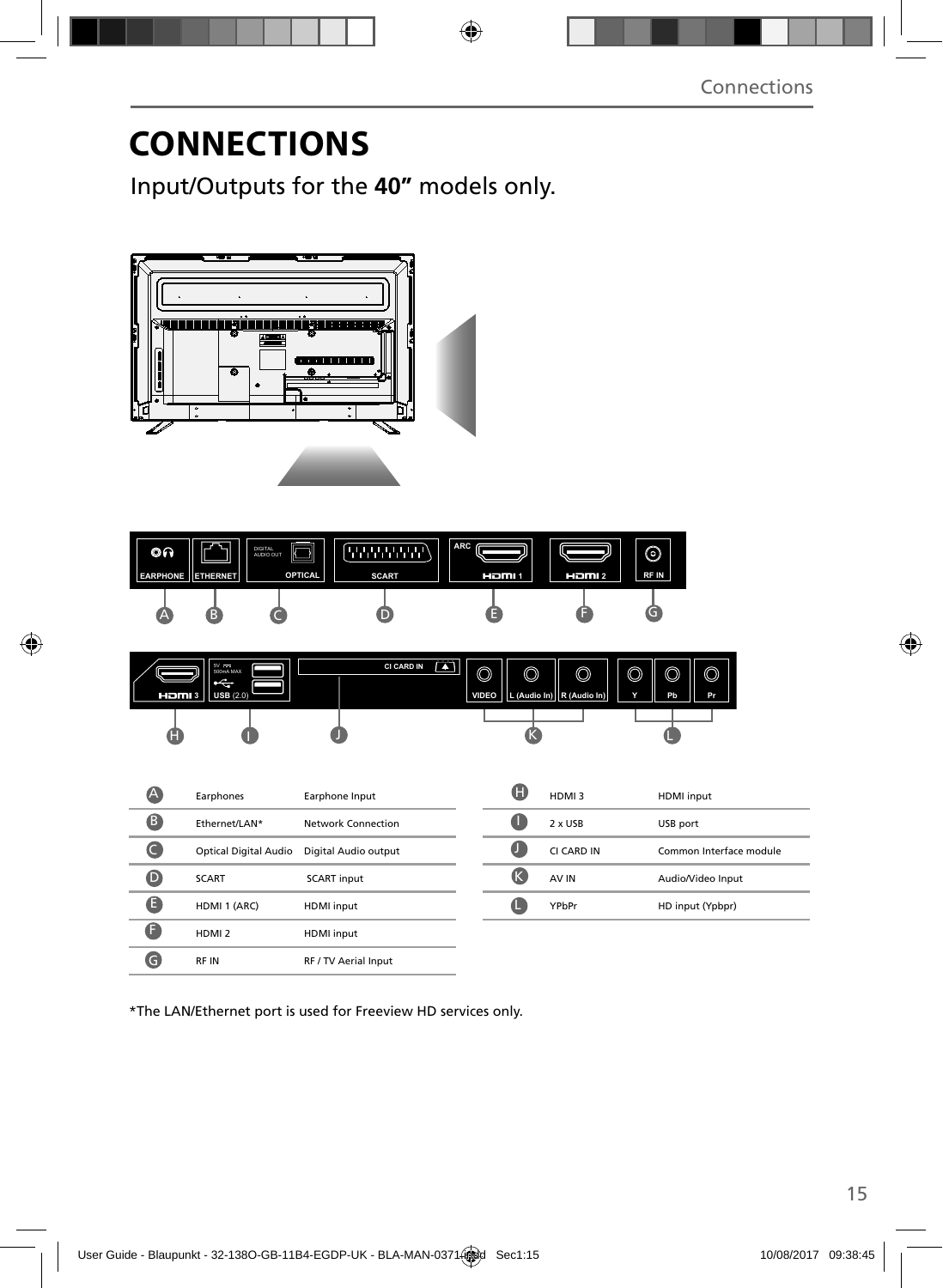Note: Connecting cables are shown for example only and may not be included. Please check 'What Is Included In The Box' page.

## Connecting to a device with Composite AV/Video output

TV Source should be set to Composite/AV. (For 32" models only).



TV Source should be set to Composite/AV. (For 40" models only).



## Connecting to a device with SCART output

TV source should be set to SCART.



## Connecting to a device with HDMI output

A HDMI cable can output both video and audio and enables you to enjoy digital-quality video and audio with minimal loss of quality.

TV Source should be set to the corresponding HDMI port (HDMI 1, HDMI 2 etc).

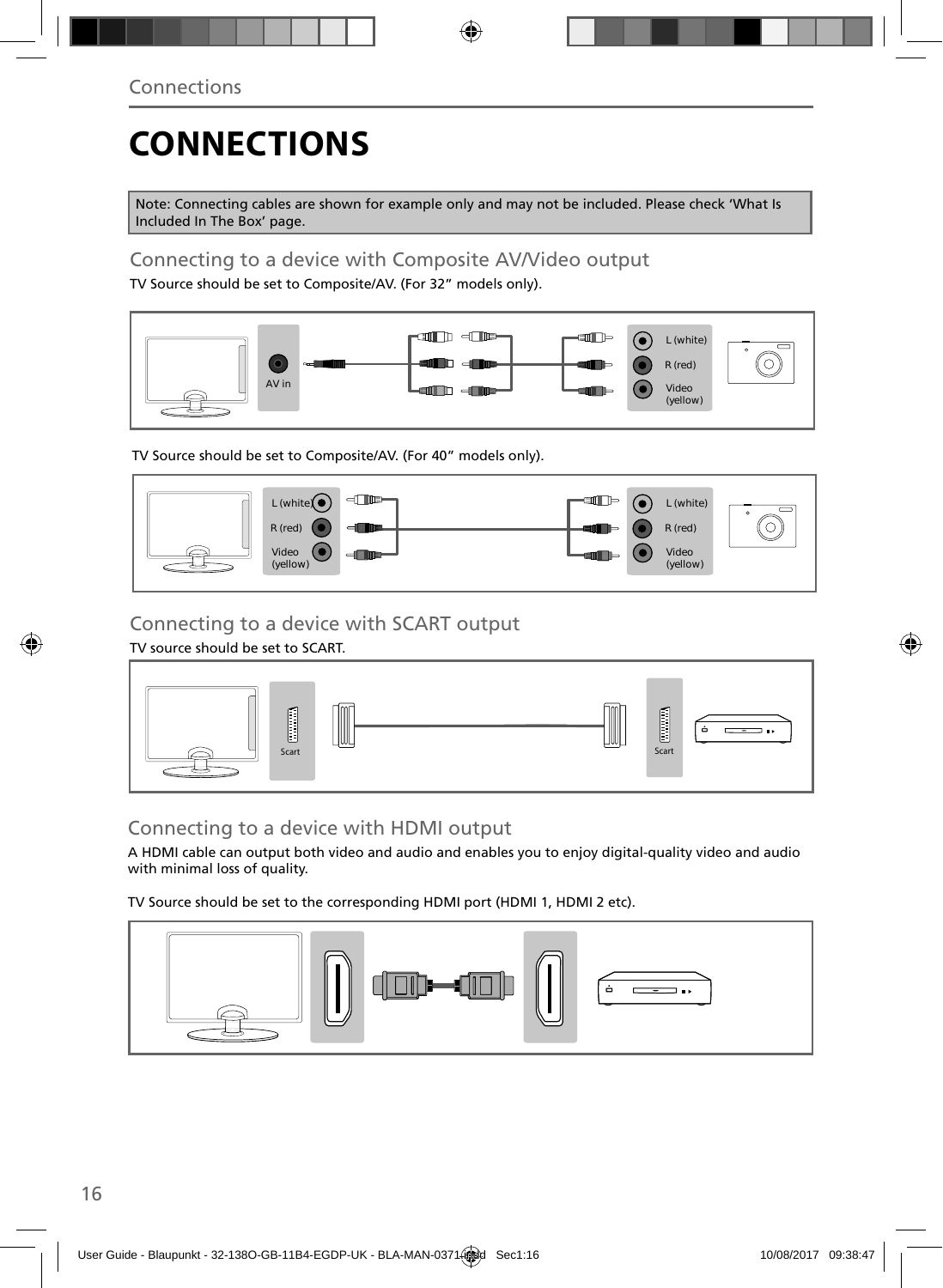## Connecting to a device with Component/YPbPr output

If you are supplied with a cable from the device which has RED, GREEN, BLUE, RED & WHITE connectors you must connect via Component (for picture) and by phono cable (for sound).

TV Source should be set to Component/YPbPr. (For 32" models only).



TV Source should be set to Component/YPbPr. (For 40" models only).



## Connecting to an external audio device (Amplifiers, Surround Sound, Sound Bars etc)

When connecting via the TV's 3.5mm Earphone output, this will disable the TV speakers.

There are two options when connecting a device via the 3.5mm Earphone Output and the Digital Optical Audio Output.



## Connecting an Ethernet/Network cable

The Ethernet port is used only for Freeview HD services only.

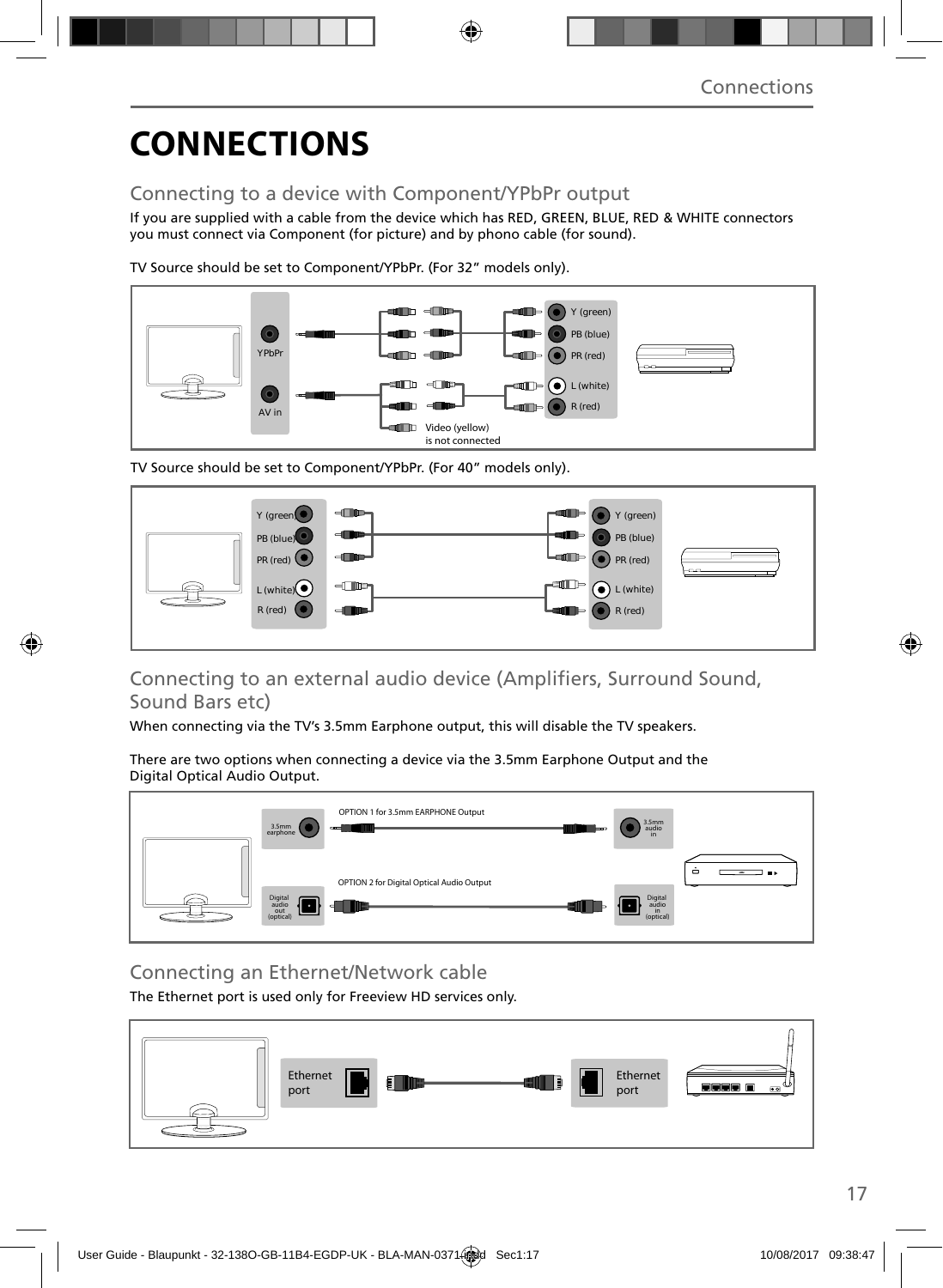# **PICTURE MENU**

|                      | <b>PICTURE</b>                 | us:            |
|----------------------|--------------------------------|----------------|
| Personal             | <b>Picture Mode</b><br>Economy | <b>Parties</b> |
|                      | Contrast<br>ı                  |                |
|                      | Brightness<br>m                |                |
|                      | Colour<br>ı                    |                |
|                      | Sharpness<br>٠                 |                |
| (C) Move<br>OK Tench | <b>Caldidat</b><br>tori Call   |                |



To access this menu, press [MENU] button on the remote control. To select a sub menu press [OK]

If you wish to make changes to any of the default settings, use the scroll  $\Box \Box \blacktriangleright \blacktriangleleft$  buttons. To confirm any settings press [OK] button. To exit this menu at anytime, press [EXIT] button.

| 11 10 LUI U 11 10 U U | CHOOSE HOTH LITE TOHOWING DIESELS.                         |
|-----------------------|------------------------------------------------------------|
| Dynamic               | Recommended settings for fast moving pictures              |
| Standard              | <b>Standard settings</b>                                   |
| Mild                  | Set to be lighter in colour and less bright                |
| Personal              | Lets you manually alter all the settings                   |
| Economy               | Power saving mode which reduces the energy used by up to   |
|                       | 25% (by reducing the power to the LED/LCD panel).          |
|                       | In Economy mode, the TV will switch itself to Standby mode |
|                       | after 3-5 hours in the event that the TV buttons or remote |
|                       | control buttons are not pressed (change the picture mode   |
|                       | to another setting to de-activate this function)           |
|                       |                                                            |

**Picture Mode** - Choose from the following presets:

You can make the following adjustments in **Personal** mode:

Contrast - Switch the balance between black and white.

Brightness - Increase or decrease the brightness of the picture.

Colour - Increases the colour from black and white.

Tint - Lets you increase or decrease the level of tint within the picture

(only available for NTSC source signal).

Sharpness - Increase or decrease the sharpness of the picture.

**Colour Temperature** Choose from the following presets:

| Normal | Default settings                  |
|--------|-----------------------------------|
| Warm   | Increases red within the picture  |
| Cold   | Increases blue within the picture |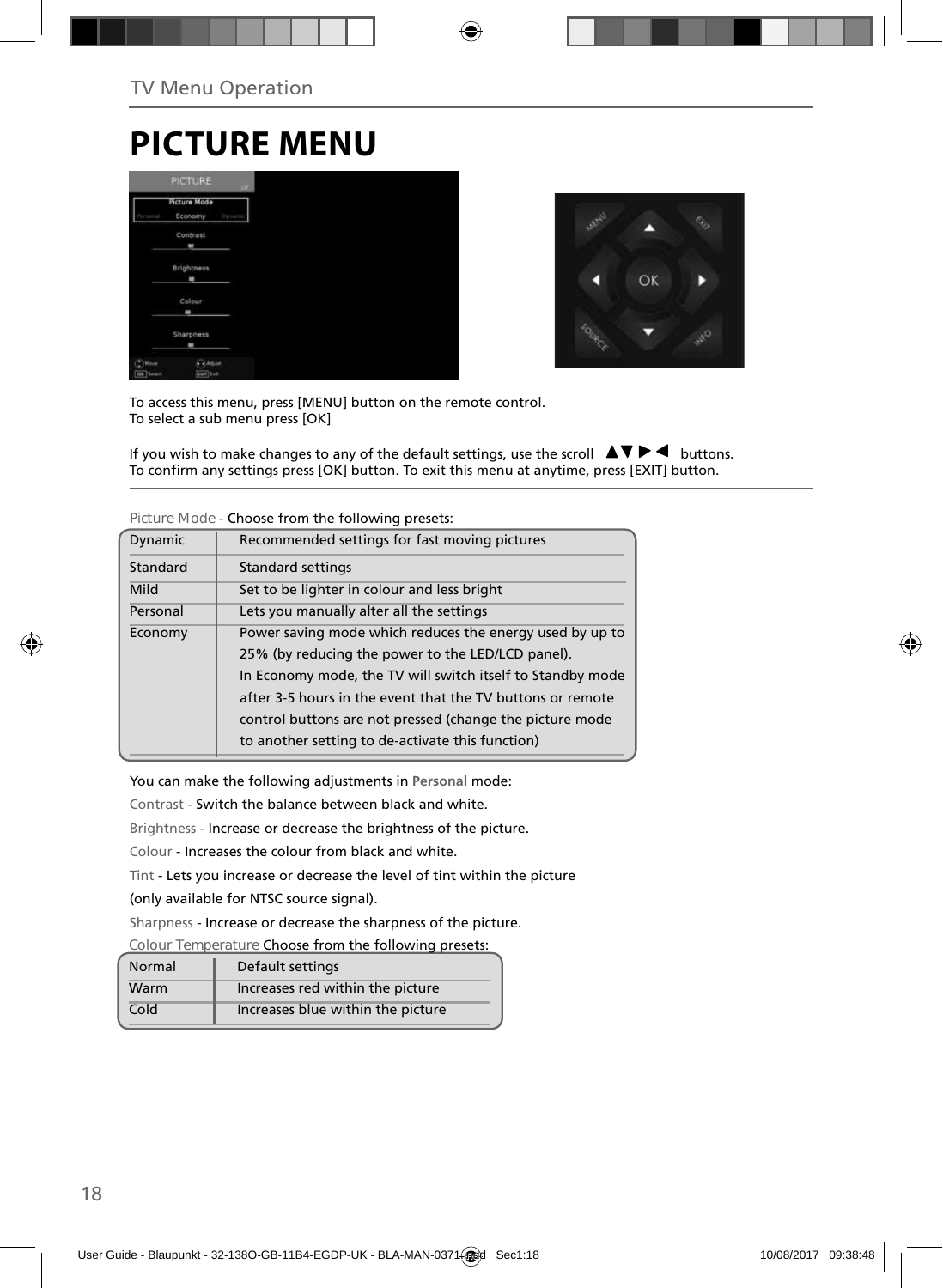# **PICTURE MENU**





Aspect Ratio - Within the UK the picture format varies depending on the channel/broadcast. There are a

number of different options to best meet your needs

#### Auto

Automatically displays the best picture format so the picture is in the correct position. Black lines may appear at the top/bottom and/or sides.

#### Original

Will display the picture from the broadcaster without any change, only available in HDMI input source.

#### Full Screen

4:3



Displays a picture in the full screen mode with out overscan. 16:9 signal will be displayed in original proportion. Other picture format will be stretched to fill the screen.

16:9



Fills the screen with a regular 16:9 signal and 4:3 picture format will be stretched to fill the screen

Zoom1 and Zoom2



The picture is the correct proportion but zoomed  $\overline{\phantom{a}}$  in to fill the screen

Displays the 4:3 picture in its original size. Side bars are shown to fill the 16:9 screen

Noise Reduction - Switch ON or OFF. Noise Reduction filters and reduces the noise (interference) of the picture.

Active Contrast - Switch ON or OFF. Automatically optimises the 'backlight' and 'contrast' of the picture according to the brightness of the screen.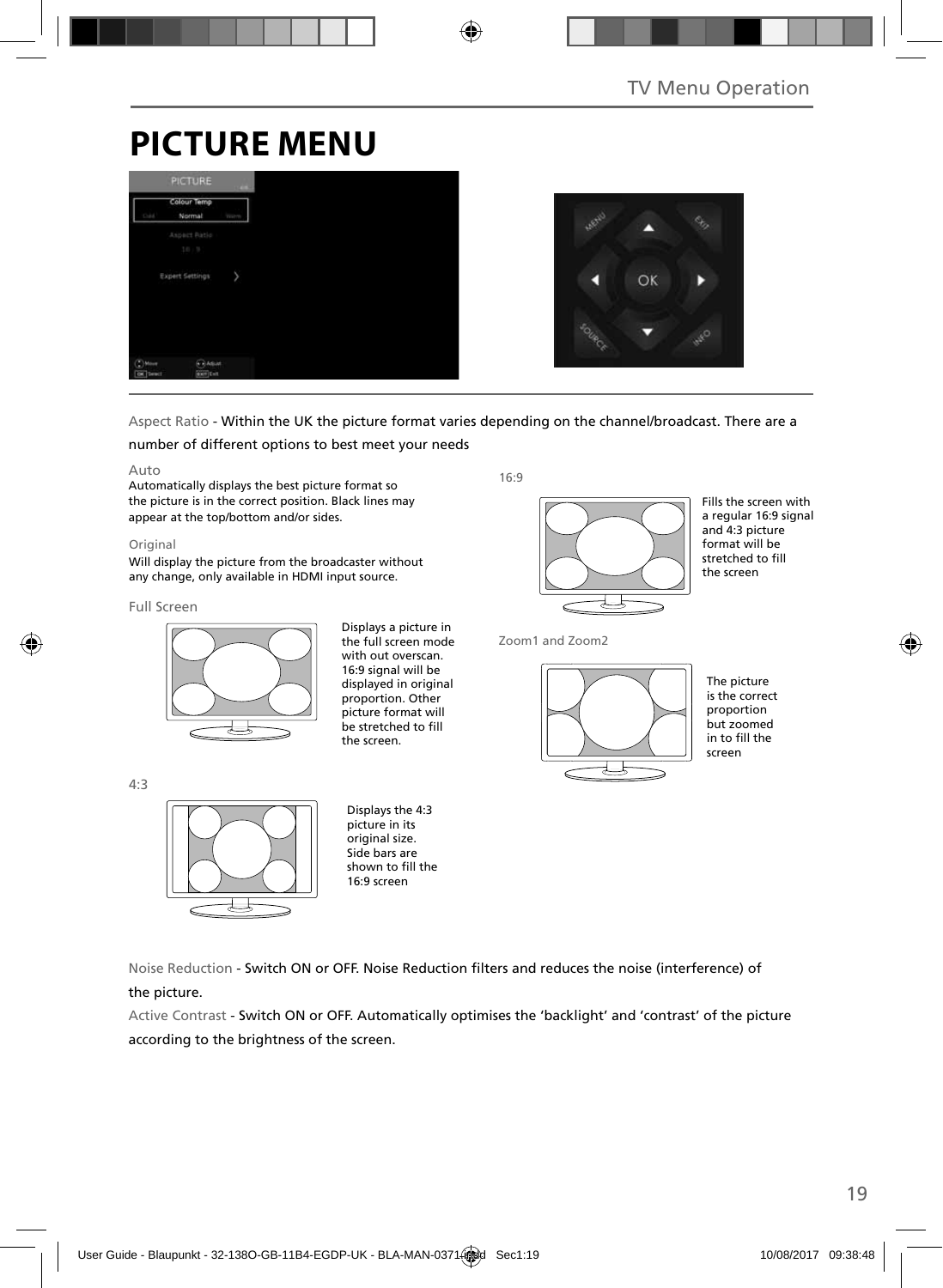# **SOUND MENU**

|                                     | <b>SOUND</b>                      |             |
|-------------------------------------|-----------------------------------|-------------|
|                                     | Sound Mode<br>Standard            | <b>Hury</b> |
|                                     | Treble<br>٠                       |             |
|                                     | Bass<br>۰                         |             |
|                                     | Balance<br>٠                      |             |
|                                     | Auto Volume Level                 |             |
| O<br><b>Hove</b><br><b>OK</b> Tered | <b>CRASHE</b><br><b>Earl Katt</b> |             |



To access this menu, press [MENU] button on the remote control and scroll right. To select a sub menu press [OK]

If you wish to make changes to any of the default settings, use the scroll  $\blacktriangle \blacktriangledown \blacktriangleright \blacktriangleleft$  buttons. To confirm any settings press [OK] button. To exit this menu at anytime, press [EXIT] button.

**Sound Mode** - Choose from the following presets

| Standard     | Default settings                        |
|--------------|-----------------------------------------|
| <b>Music</b> | Emphasises music over voices            |
| Movie        | Provides live and full sound for movies |
| Sports       | Emphasises sound for sports             |
| Personal     | Selects your personal sound settings    |

Treble - To adjust the amount of high frequency within the sound.

Bass - To adjust the amount of low frequency within the sound.

Balance - To switch the sound between the left and right speakers.

Auto Volume Level (AVL) - When 'on' is selected, the volume will attempt to stay at a constant level

#### regardless of TV programme and advertisements.

DTS TruSurround - Choose from the following options:

| Off         | Off                                                                                |
|-------------|------------------------------------------------------------------------------------|
| TruSurround | TruSurround™ creates an immersive, feature-rich surround sound experience          |
|             | from two speakers, complete with rich bass, high frequency detail and clear dialog |
|             |                                                                                    |



For DTS patents, see http://patents.dts.com. Manufactured under license from DTS Licensing Limited. DTS, the Symbol, & DTS and the Symbol together are registered trademarks. DTS TruSurround is a trademark of DTS, Inc. © DTS, Inc. All Rights Reserved.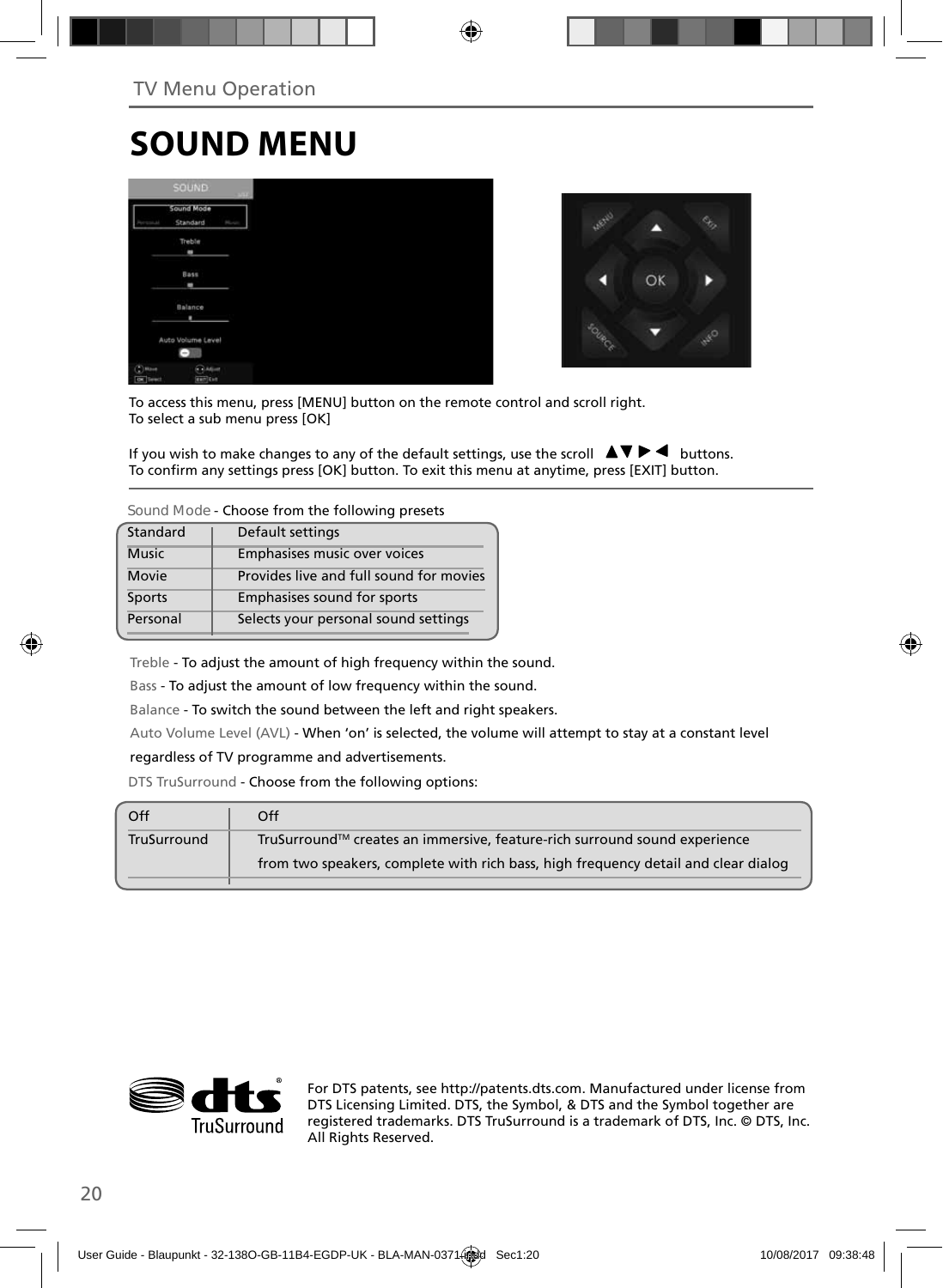# **SOUND MENU**





To access this menu, press [MENU] button on the remote control and scroll right. To select a sub menu press [OK]

If you wish to make changes to any of the default settings, use the scroll  $\Box \blacktriangledown \blacktriangleright \blacktriangleleft$  buttons. To confirm any settings press [OK] button. To exit this menu at anytime, press [EXIT] button.

|            | <b>Digital Output This is the digital additional patput. Choose from the following options.</b> |
|------------|-------------------------------------------------------------------------------------------------|
| Off        | To turn off Digital Output                                                                      |
| Auto       | Selects the best settings automatically                                                         |
| <b>PCM</b> | Select this option if you are connecting to a Stereo Hi-fi via digital audio cable              |
|            | (Pulse-code modulation (PCM) is a digital representation of an analogue signal)                 |

Digital Output - This is the digital audio output. Choose from the following options:

Audio Description - This allows the user to increase and decrease the AD (Audio Description) volume level. (Audio Description is a service available on certain programmes. It provides a description of what is happening during the selected programme for a person who is visually impaired).

AD Volume - This allows the user to increase and decrease the AD (Audio Description) volume level.

Audio Delay - Enables the user to adjust setting to sync picture and audio.

SPDIF Delay - Enables the user to adjust sound setting to sync picture and audio for external speakers connected via digital audio output.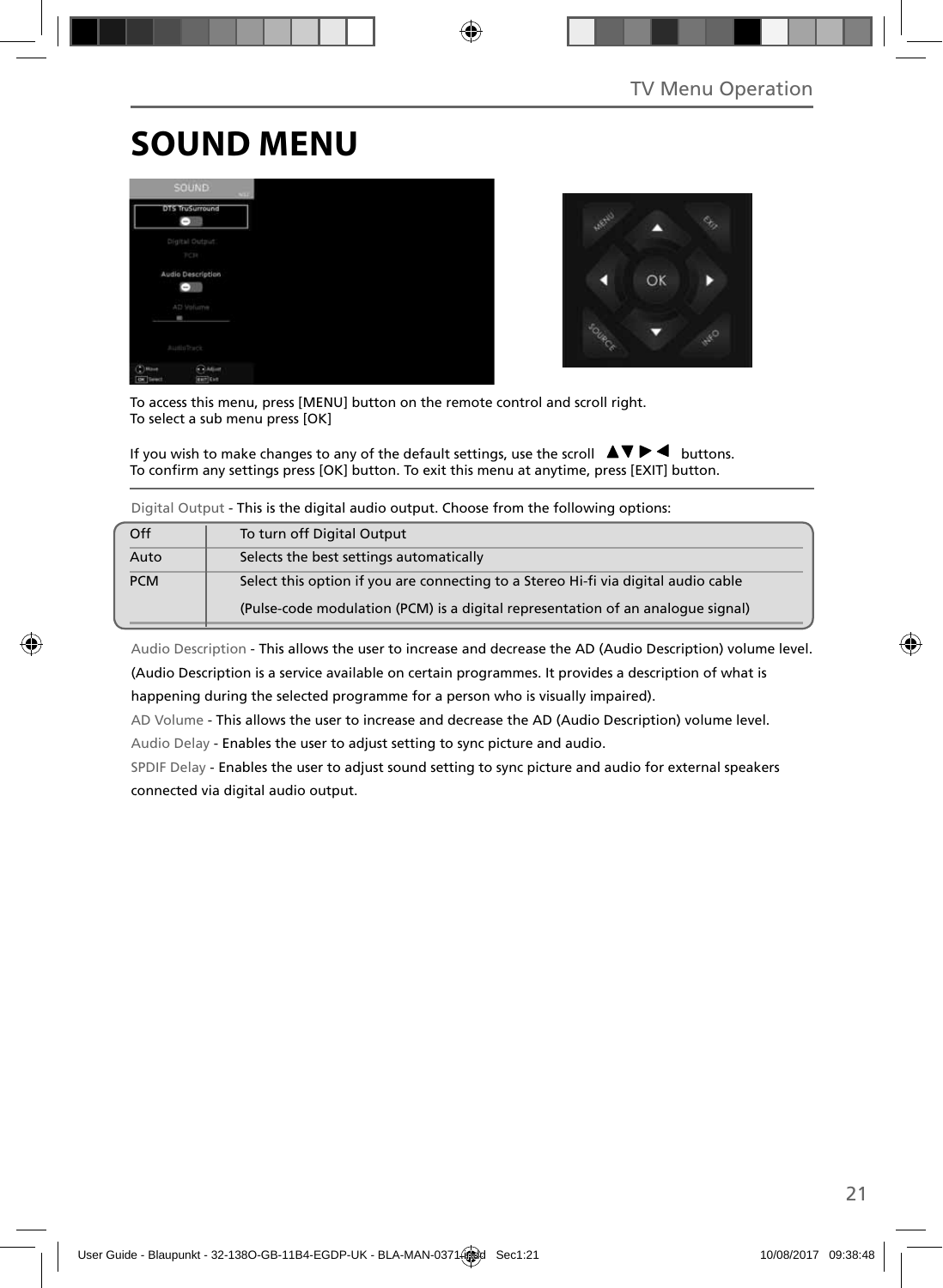# **CHANNEL MENU**





To access this menu, press [MENU] button on the remote control and scroll right. To select a sub menu press [OK]

If you wish to make changes to any of the default settings, use the scroll  $\Box \blacktriangledown \blacktriangleright \blacktriangleleft$  buttons. To confirm any settings press [OK] button. To exit this menu at anytime, press [EXIT] button.

Auto Tuning - Allows you to retune the television for all digital channels, digital radio stations and analogue devices.

Analogue Manual Tuning - Allows you to manually tune your analogue signal.

Freeview Manual Tuning - Allows you to manually tune your digital signal.

Channel Edit - Allows you to delete, move, skip and favourite channels.

|                    | <b>Channel Edit</b> |                |
|--------------------|---------------------|----------------|
| 1 BBC ONE          |                     | <b>LIBRARY</b> |
| 2 BBC TWO          |                     | 1276           |
| 3 ITV              |                     | 1,0741         |
| 4 Channel 4        |                     | <b>LIDENA</b>  |
| 5 Channel 5        |                     | $E = 1$        |
| 6 ITV2             |                     | $+0001$        |
| <b>7 BBC THREE</b> |                     | <b>LOTH</b>    |
| 9 BBC FOUR         |                     | <b>DV</b>      |
| 10 ITV3            |                     | <b>COTWIL</b>  |
| <b>11 PICK</b>     |                     | <b>COTY !!</b> |
| <b>Delete</b>      | <b>Move</b>         | <b>Skip</b>    |
| Move OOK           | • Fav               | Menu           |

Important: To receive Freeview channels, in particular Freeview HD channels, you will need a Digital TV aerial and be in a good Freeview coverage area. You can check coverage for your postcode at www.freeview.co.uk

Please note that any Freeview HD channels found during tuning will be placed in channel positions above 100. For example, 101 (BBC1 HD) 102 (BBC2 HD) etc.

Signal Information - Allows you to view signal frequency, signal quality and signal strength.

CI Information - Pay per view services require a "smartcard" to be inserted into the TV. If you subscribe to a pay per view service the provider will issue you with a 'CAM' and a "smartcard". The CAM can then be inserted into the COMMON INTERFACE PORT (CI Card In).

Schedule List - Lists your programme reminders.

Software Update (OAD) - Switch on/off OAD updates.

Tip: If you do not press any buttons for 30 seconds, the menu will automatically exit. You can change the length of time before the menu exits automatically - see 'OSD Timer' in the Time Menu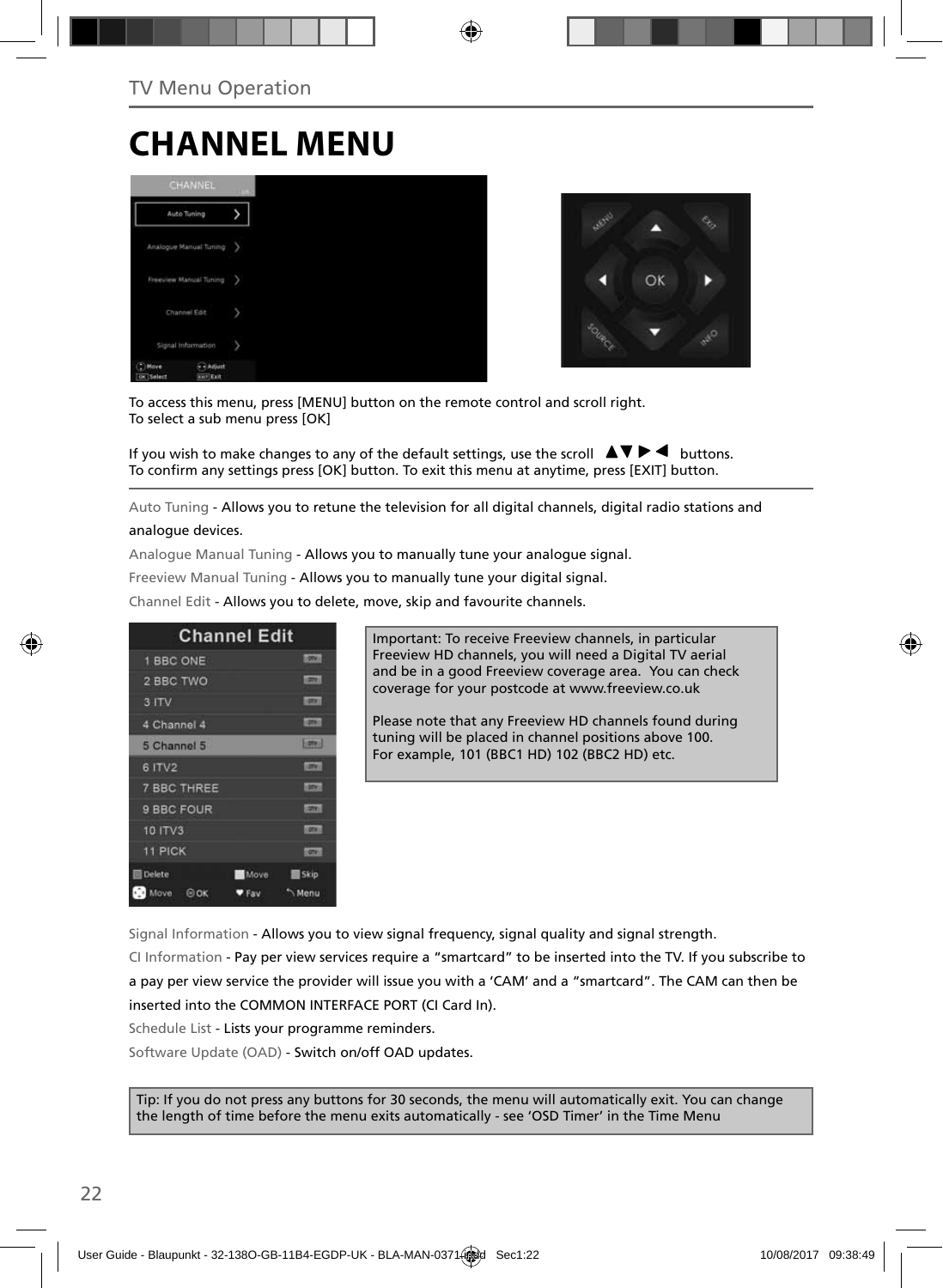# **LOCK MENU**





To access this menu, press [MENU] button on the remote control and scroll right. To select a sub menu press [OK]

If you wish to make changes to any of the default settings, use the scroll  $\blacktriangle \blacktriangledown \blacktriangleright \blacktriangleleft$  buttons. To confirm any settings press [OK] button. To exit this menu at anytime, press [EXIT] button.

System/Hotel Lock - Allows you to lock or unlock the menu. You will be asked to enter a 4 digit password

Use the **◄** button to quit the password input or use the **►** button to clear. Default password is 0000.

Change Password - Allows you to change the password.

Channel Lock - Allows you to lock certain channels manually.

Parental Guidance - Allows you to set the rating to block certain content based on age information.

TV Button Lock - Allows you to lock the buttons on the side of the TV set.

Default Source - Allows the user to set the default source. The default source is the source the TV starts on when first switched on.

Default Channel - Allows the user to set a channel as the default channel on the Digital source. The

default channel is the channel the TV starts on when first switched on.

Max Volume - Allows you to adjust and set the maximum volume.

Source Lock - Allows you to lock the source menu.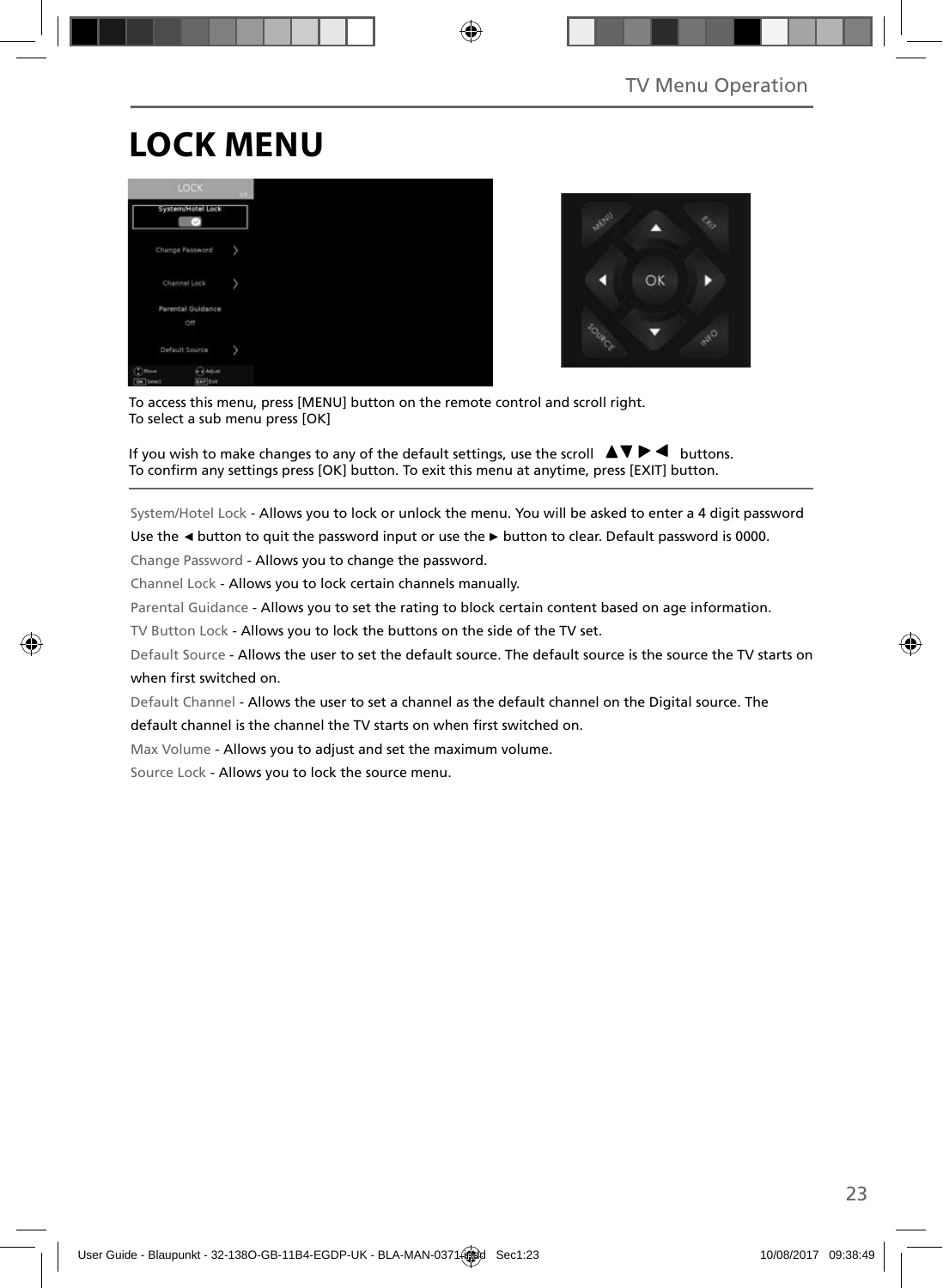# **TIME MENU**





To access this menu, press [MENU] button on the remote control and scroll right. To select a sub menu press [OK]

If you wish to make changes to any of the default settings, use the scroll  $\blacktriangle \blacktriangledown \blacktriangleright \blacktriangleleft$  buttons. To confirm any settings press [OK] button. To exit this menu at anytime, press [EXIT] button.

Auto Sync - Automatically syncs time and date.

Clock - Shows the date and time.

Off Time - Allows you to set a specific time for your TV to turn off.

On Time - Allows you to set a specific time for your TV to turn on, the channel it will then display, the

source it will be on and also the volume. This function can then be toggled to repeat every day or a certain day.

Sleep Timer - Lets you set the sleep timer so the television automatically switches off after a set amount of

time. Off -> 10min -> 20min -> 30min -> 60min -> 90min -> 120min -> 180min -> 240min.

OSD Timer - Lets you adjust the amount of time the On Screen Menu stays on the screen before disappearing.

Auto standby - Set Auto standby between Off, 3 hours, 4 hours and 5 hours.

Time Zone - Change your current time zone.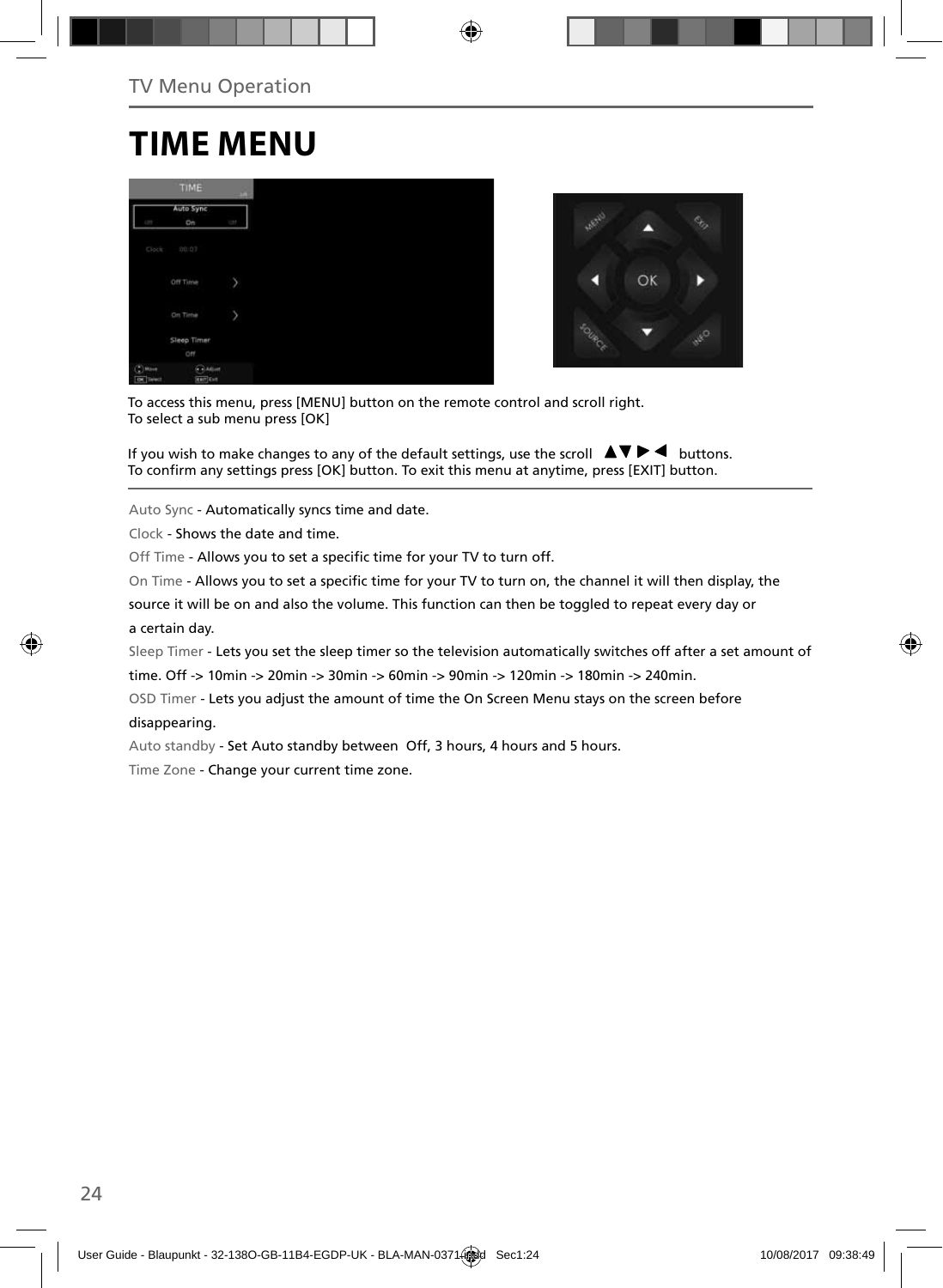# **SETTINGS MENU**





To access this menu, press [MENU] button on the remote control and scroll right. To select a sub menu press [OK]

If you wish to make changes to any of the default settings, use the scroll  $\blacktriangle \blacktriangledown \blacktriangleright \blacktriangleleft$  buttons. To confirm any settings press [OK] button. To exit this menu at anytime, press [EXIT] button.

Language - Allows you to change the language of the menu.

Audio Language 1 - Set the primary audio language.

Audio Language 2 - Set the secondary audio language.

Subtitle Language 1 - Set the primary subtitle language.

Subtitle Language 2 - Set the sceondary subtitle language.

Hearing Impaired - This allows the user to turn on the Hearing Impaired function, this produces subtitles

on the screen which provide a description of what is happening during the selected program.

Blue Screen - Changes the background when there is no input between clear and a blue background (Only available on some sources).

First Time Installation - Allows you to access the First Time Installation menu and retune the TV set. Reset TV - This resets the menus to factory settings and clears all the TV channels from the television. Software Update (USB) - From time to time we may release new firmware to improve the operation of the television (available to download). This menu lets you install the new software/firmware onto the television. Further details of how to do this will be issued with the firmware. Contact the helpline or refer to the 'product support' section of the website.

HDMI CEC (Consumer Electronic Control) - Allows HDMI devices to control each other and allows the user to operate multiple devices with one remote control. (only available with compatible devices). Network Configuration - Allows you to manually set your network settings on the TV (for more information please see 'Network Configuration' page.

LED Status - Allows the user to switch the LED power indicator light ON or OFF when the TV is being operated. (When this option is set to OFF the LED power indicator light will flash when the remote control is used and will flash red during the normal start up process).

Version info - Allows you to view the version/information of the software installed on the TV set.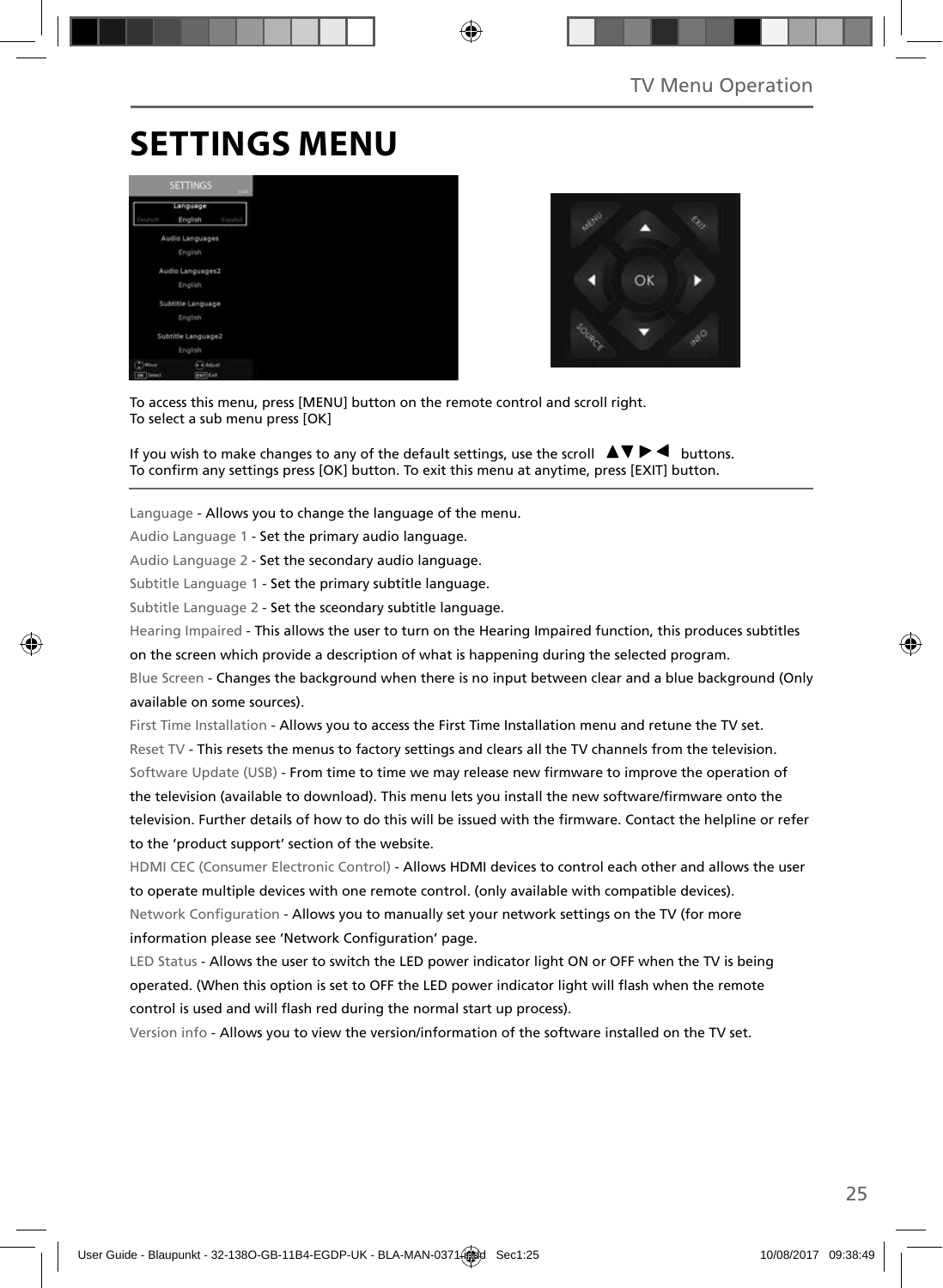# **NETWORK CONFIGURATION**



For the network configuration to work the TV will need to be connected to your home network via an ethernet cable, with these requirements in place the TV will connect to the network automatically.

IP Config - Allows you to access LAN network connection settings. Choose from the following options:

| Auto   | Will automatically connect the TV to your home network (this is the default setting |
|--------|-------------------------------------------------------------------------------------|
|        | and is highly recommended)                                                          |
| Manual | Allows you to manually change the IP, Netmask, Gateway and DNS information.         |
|        |                                                                                     |

Network Info - Allows you to view Information about network settings.

Network Test - Allows you to test the network connection.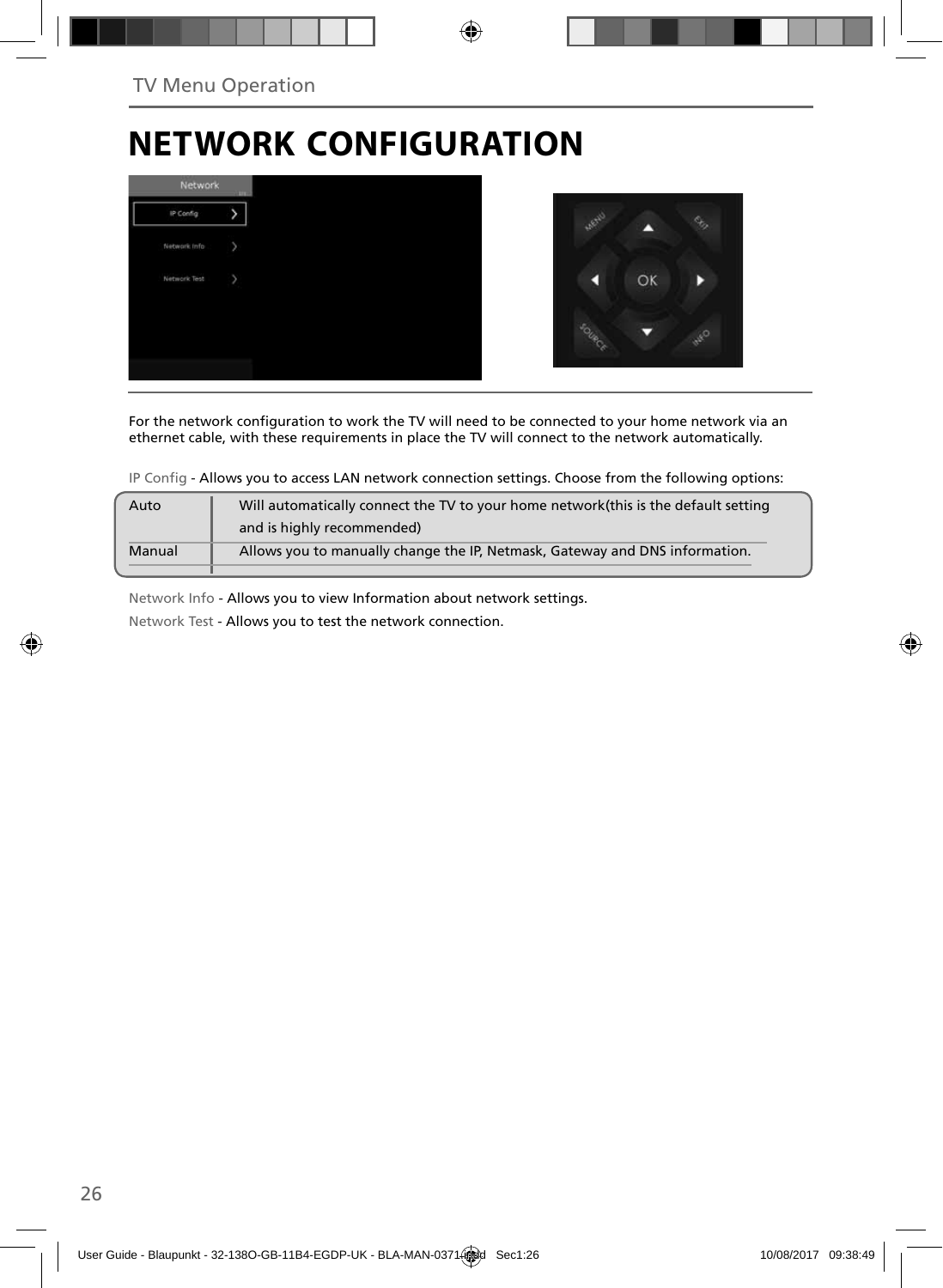# **7 DAY TV GUIDE**

TV Guide is available in Freeview/Saorview TV mode. It provides information about forthcoming programmes (where supported by the Freeview/Soarview channel). You can view the start and end time of all programmes and on all channels for the next 7 days and set reminders.

1) Press the [TV GUIDE] button on the remote control and the following 7 Day TV Guide will appear:

|                | 1 BBC ONE Oxford  |                    |       |                                            |                  |                             |                        |                             | 10:52 AM<br>09.05.2016 |
|----------------|-------------------|--------------------|-------|--------------------------------------------|------------------|-----------------------------|------------------------|-----------------------------|------------------------|
|                |                   |                    |       |                                            |                  | PROGRAMME GUIDE             |                        |                             |                        |
|                |                   | <b>Now</b>         | 11:00 | 11:30                                      | 12:00            |                             | 12:30                  | 13:00                       |                        |
| П              | <b>BBC ONE Ox</b> | Homes Under        |       | Neighbourhood Blues Oxford Street          |                  |                             | <b>Bargain Hunt</b>    |                             | BBC News at            |
| $\overline{a}$ | <b>BBC TWO</b>    | Victoria           |       | <b>BBC Newsroom Live</b>                   |                  | <b>Daily Politics</b>       |                        |                             | Coast Athle            |
| 3              | $\overline{1}$    |                    |       | <b>This Morning</b>                        |                  |                             |                        | Loose Women                 |                        |
| 4              | Channel 4         |                    |       | Ramsay's Kitchen Nightmares  Four in a Bed |                  | Four in a Bed               |                        | Four in a Bed Four in a Bed |                        |
| 5              | Channel 5         | The Wright Stuff   |       | <b>GPs: Behind Closed Doors</b>            | $-111$           |                             | <b>Cowboy Builders</b> |                             | Home                   |
| 6              | ITV <sub>2</sub>  | <b>Royal Pains</b> |       | <b>Dinner Date</b>                         |                  | Emmerdale                   |                        | Coronation Coron            |                        |
| 7              | That's Oxfor      | <b>Talk Oxford</b> |       |                                            |                  | <b>Oxfordshire News Now</b> |                        |                             |                        |
| 9              | <b>BBC FOUR</b>   |                    |       |                                            | This Is BBC Four |                             |                        |                             |                        |
|                | wall info         |                    |       | reeview                                    |                  | Remind                      |                        | <b>Prev Day</b>             | Next Day               |

2) Navigate through the menu using  $\blacktriangle \blacktriangledown \blacktriangleright \blacktriangleleft$ .

You can now:

Set a reminder by pressing GREEN View a previous day by pressing YELLOW View the next day by pressing BLUE Record a programme by pressing RED (Function for PVR models only, USB device must be connected)

3) Press [EXIT] to exit the 7 day TV Guide

### Channel List

To view the channel list, please ensure that the TV is set to either the analogue or digital source and no menus or TV notifications are displayed.

| <b>Channel List</b>          |               |
|------------------------------|---------------|
| 1 BBC ONE                    | <b>CERAL</b>  |
| 2 BBC TWO                    | <b>CERVIC</b> |
| 3 ITV                        | <b>LETVI</b>  |
| 4 Channel 4                  | <b>CIV.</b>   |
| 5 Channel 5                  | <b>Lights</b> |
| 6 ITV2                       | <b>COLL</b>   |
| <b>7 BBC THREE</b>           | <b>CERAL</b>  |
| 9 BBC FOUR                   | <b>STEP</b>   |
| <b>10 ITV3</b>               | <b>SEEKS</b>  |
| <b>11 PICK</b>               | <b>STERS</b>  |
| ĸ<br><b>EHD SD Radio BAI</b> | Move<br>Exit  |

1) Press [OK] on the remote control and the channel list menu will appear.

2) Scroll through the channel list by using  $\blacktriangle \blacktriangledown$  buttons then press [OK] to view the channel that is currently highlighted.

3) Scroll through different types of channels such as Freeview/ALL/ Digital TV/Radio/data and HD channels by using  $\blacklozenge \blacktriangleright$  buttons.

4) Press [EXIT] to exit the channel list.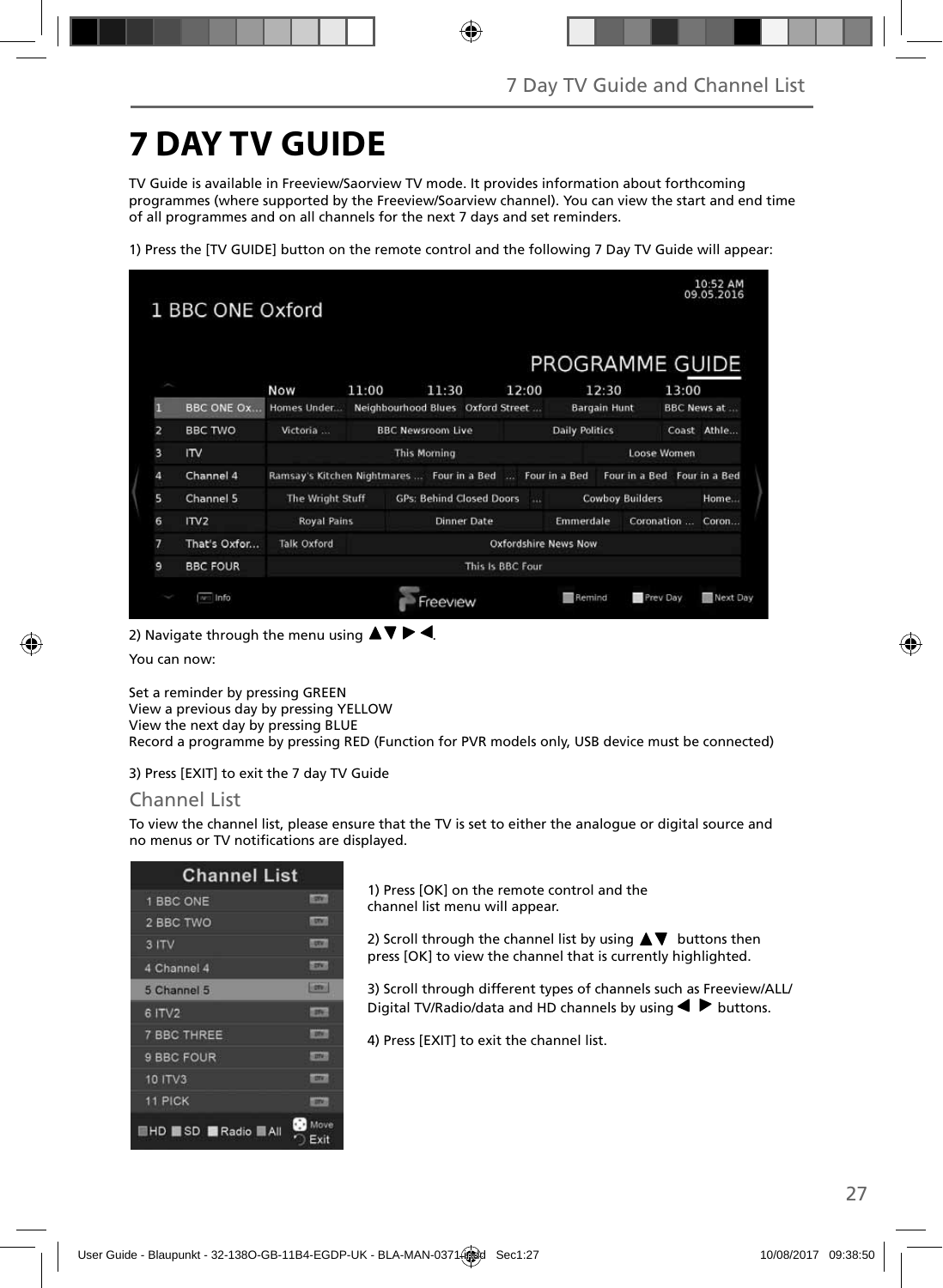# **USB MODE/MEDIA PLAYER**

USB mode offers playback of various different types of content that you have saved on your USB Memory Stick.

On switching to USB source the below menu screen will appear. The content will be divided into Photo, Music, Movie and Text based on file type.



1) You can navigate through the menus using the scroll  $\triangle \triangledown \triangleright \blacktriangleleft$  buttons. To confirm the item you wish to play/view press [OK] button.



2) Select the drive you require. (If your drive only has 1 partition you will only see 1 item).



3) You can now access the item. Press OK to view. 4) While viewing, you can control the item by



using the remote control buttons (below) or by pressing (i) and using  $\triangle \blacktriangledown \blacktriangleright \blacktriangleleft$  and (OK)



**Tip:** If you experience a playback issue, please ensure the files being used are the correct format (example - the picture plays but no sound) See technical specification page for compatible file types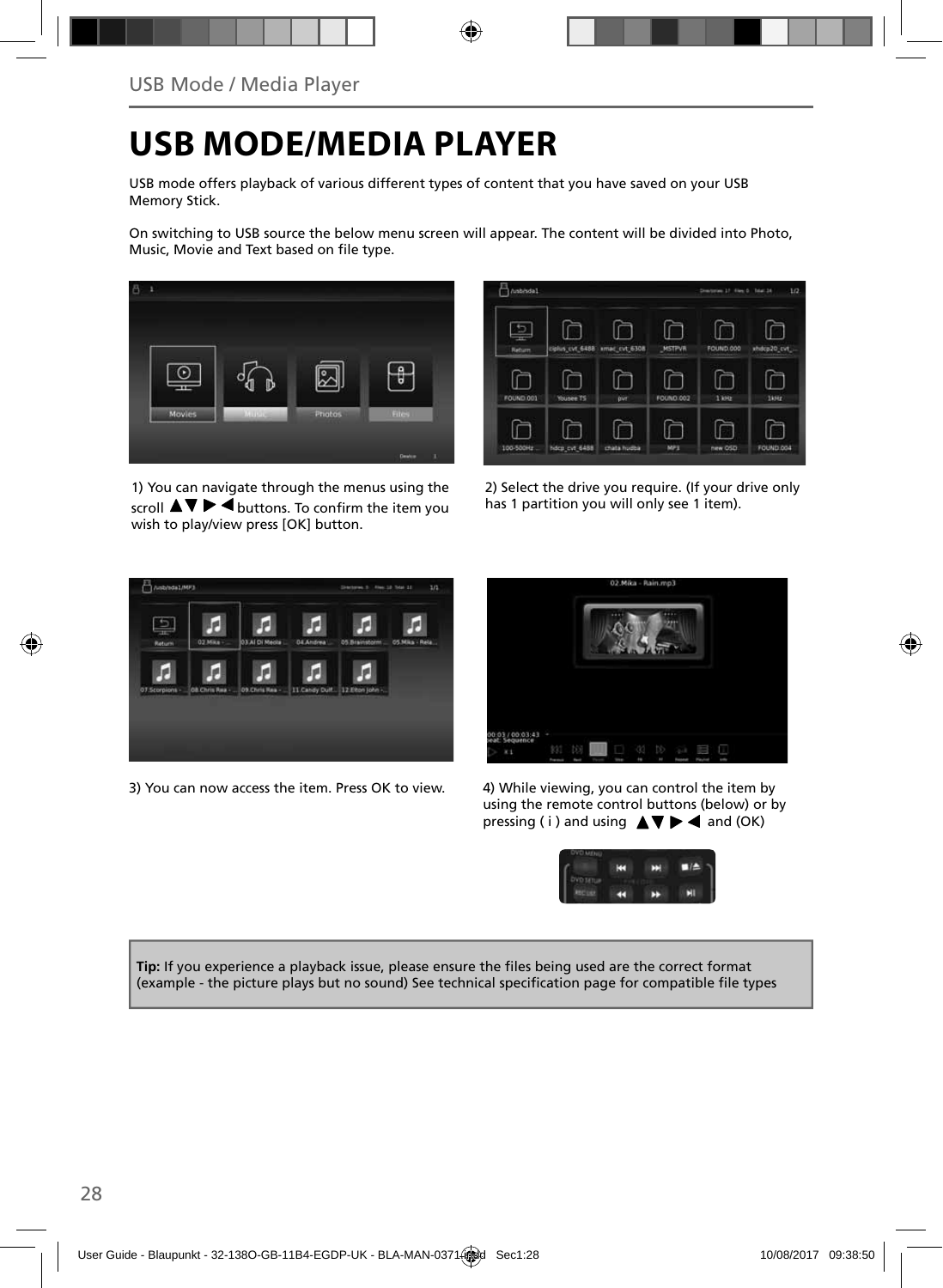# **USB RECORD - FREEVIEW/SOARVIEW MODE**

USB RECORD – FREEVIEW/SAORVIEW MODE - FOR MODELS WITH THE PVR FUNCTION ONLY

Built into this television is a USB record facility. This function is available in Freeview/Soarview mode when used in conjunction with a compatible USB memory stick or USB hard drive. The benefits of this are as follows:

- Pause live TV and then playback, fast forward and rewind (up to live TV)
- One button record, if you decide you want to record the current programme
- Easy programmable recording from the 7 day TV Guide

Due to the nature of the product, it is necessary to use a high speed USB memory stick (as the TV reads from and writes to the memory stick at the same time, some memory sticks may not be suitable).

You can purchase high speed memory sticks from some computer stores, alternatively, we have a selection of tested and compatible memory sticks available to purchase directly from the helpline/web site.

Recommended Minimum Specification - USB Memory Stick

| Read Speed         | 20 Mb/s (MegaBit Per Second) |
|--------------------|------------------------------|
| <b>Write Speed</b> | 6 Mb/s (MegaBit Per Second)  |

**If you wish to use a USB portable hard drive larger than 32GB, please refer to the FAQ section at the rear of this user guide.**

## Pause Live TV (Time Shift)

### Pausing Live TV is very simple.



 $\left(\blacksquare\right)$  - Press the play/pause button and the television will pause and the live content will be recorded. To resume watching press play/pause again.

 $\left(\bullet\right)$  - Press fast forward to go forward in a recording (i.e. to skip adverts).

 $\bigcirc$  - Press fast rewind to go back in a recording (i.e. if you fast forwarded too far).

Tip: When you switch the TV to standby or change channel the Time Shift memory is wiped. To restart time shift you must press play/pause button.

## One Button Record

At any point in time you may decide to record the current programme that you are watching. To do this you need to press the red button highlighted below.



## Playback files from Record list

To playback recorded files you will be required to have the TV set to the Freeview/Saorview source mode. Once set to the correct source, access the recorded list by pressing the REC LIST (Recorded List) button on the remote control, the recorded list should now appear on the screen, press OK on the chosen file to start.



Tip: This television contains one TV tuner, therefore it can only record the channel you are watching or record one channel while the television is in standby mode.

Note: USB record function is only available in Digital/Freeview TV mode. Due to copyright laws and illegal copying/recording it is not possible to record to/from any other input/output source.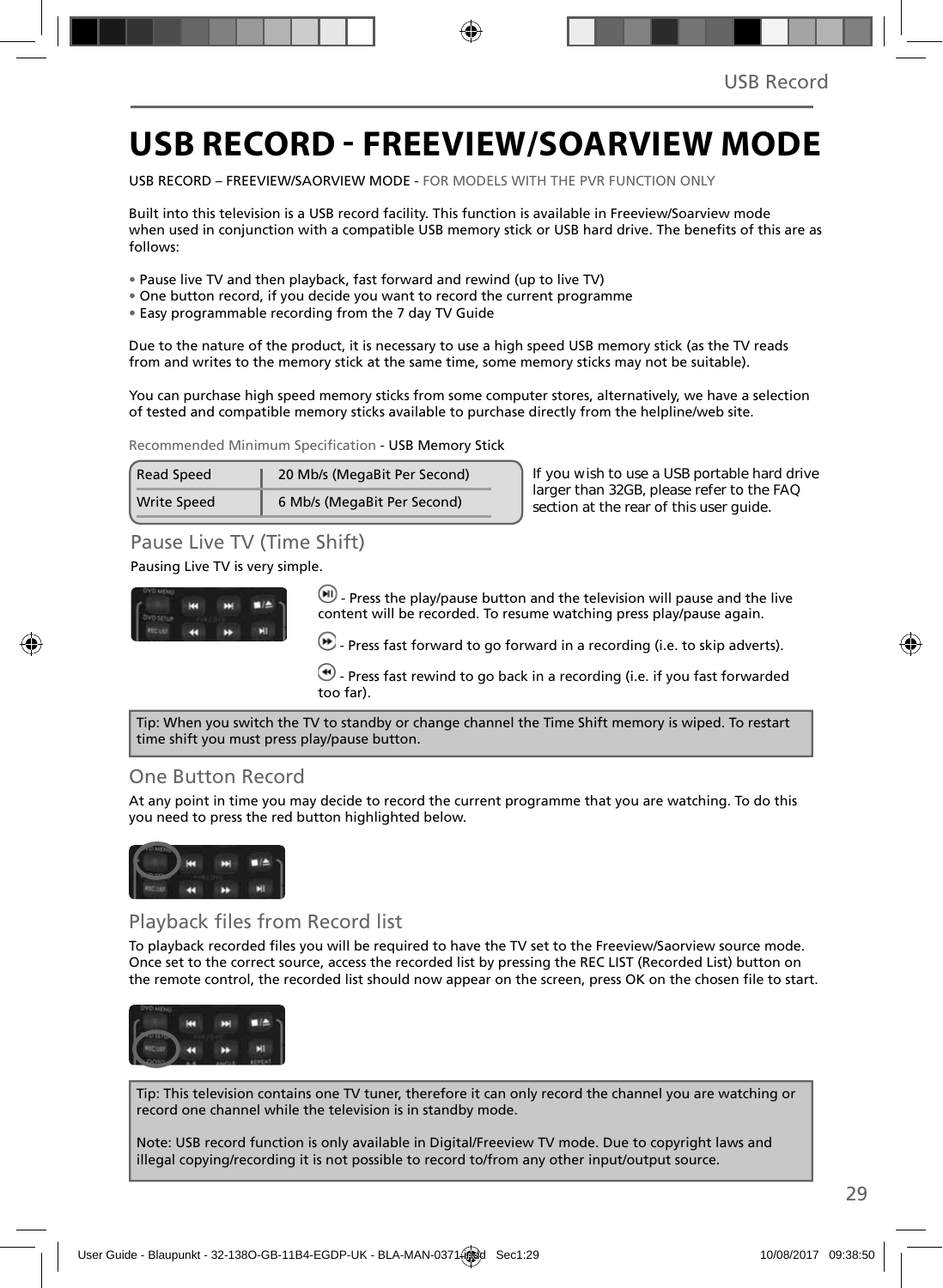# **USING YOUR TV WITH A SKY DIGITAL SET TOP BOX**

### **Option 1) Connecting your TV to your Sky box (when both the TV and Sky Box are located in the same room)**

Depending on your Sky Box & TV model, connect either by SCART or HDMI cables (available separately) .

If connecting by SCART, select the 'Input source' on the TV as SCART. If your TV does not have SCART, please refer to 'Connections' pages in this user guide for alternative ways to connect.

If connecting by HDMI, select the 'Input source' on the TV as HDMI (if the TV has more than 1 HDMI port, ensure you select the input source to match the HDMI numbered port on the rear of the TV).

If you wish to use your Sky remote to operate the TV's functions, you will need a Sky remote control (Revision 9 or later) and you will need to program a 4 digit code into it. See bottom of this page.

### **Option 2) Connecting your TV to your Sky box (when your Sky box is located in a different room to the TV)**

Please note, if you are adding a 'Magic Eye/TV Link' to your system so that you can use your Sky remote control to change the Sky channel in the room where the 2nd TV is located, please refer to the instructions included with the TV link/magic eye in order to ensure the RF or RF2 output on your Sky box is powered on. (The red LED light on the TV link/magic eye will light up if the RF / RF2 output is correctly set



up) If you do not have the instructions that came with the TV link/magic eye, instructions on how to do it can be found on our web site.

1) To tune the TV to the Sky box, on the 2nd TV, select the 'Analogue' input source.

2) Select the channel that you wish to store the Sky box/channel on. (If you do not use channels 1-5 because you no longer have analogue terrestrial channels after digital switchover, you may choose to select channel 1 to store the Sky box/channel, if you still have and use analogue channels 1-5, you may for example decide that channel 6 is the best option for you)

3) Press the corresponding number on the remote control to select the desired analogue channel chosen as per point 2 above.

4) On the TV remote control, press Menu. Now navigate through the menus to select Manual Tuning or Analogue Manual tuning (refer to the Tuning/Channel menu section of this user guide if necessary)

5) Manually tune in the channel (usually, the Sky box is at a frequency between 800Mhz and 850Mhz) once the Sky box/channel is found, press 'OK' to store it.

If you wish to use your Sky remote to operate the TV's functions, you will need a Sky remote control (Revision 9 or later) and you will need to programme a 4 digit code into it. See below.

**Using a Sky remote or a universal remote to operate your TV** 

**Sky remote control** - If you wish to use your Sky remote to operate the basic functions of your TV, you need to program a 4 digit code into it. Please note - you will need a Sky Revision 9 remote control (or later). **The code required for this television is 2134.** If you wish to upgrade/replace your existing Sky remote control to the latest version, you can do so on our website.

**Universal remote control** - If you wish to use a Universal remote control to operate your TV, please refer to the website for a full list of codes. (Please note we only have codes for One for All branded remote controls, if you have an alternative brand of Universal remote, please refer to the manufacturer for the code.)

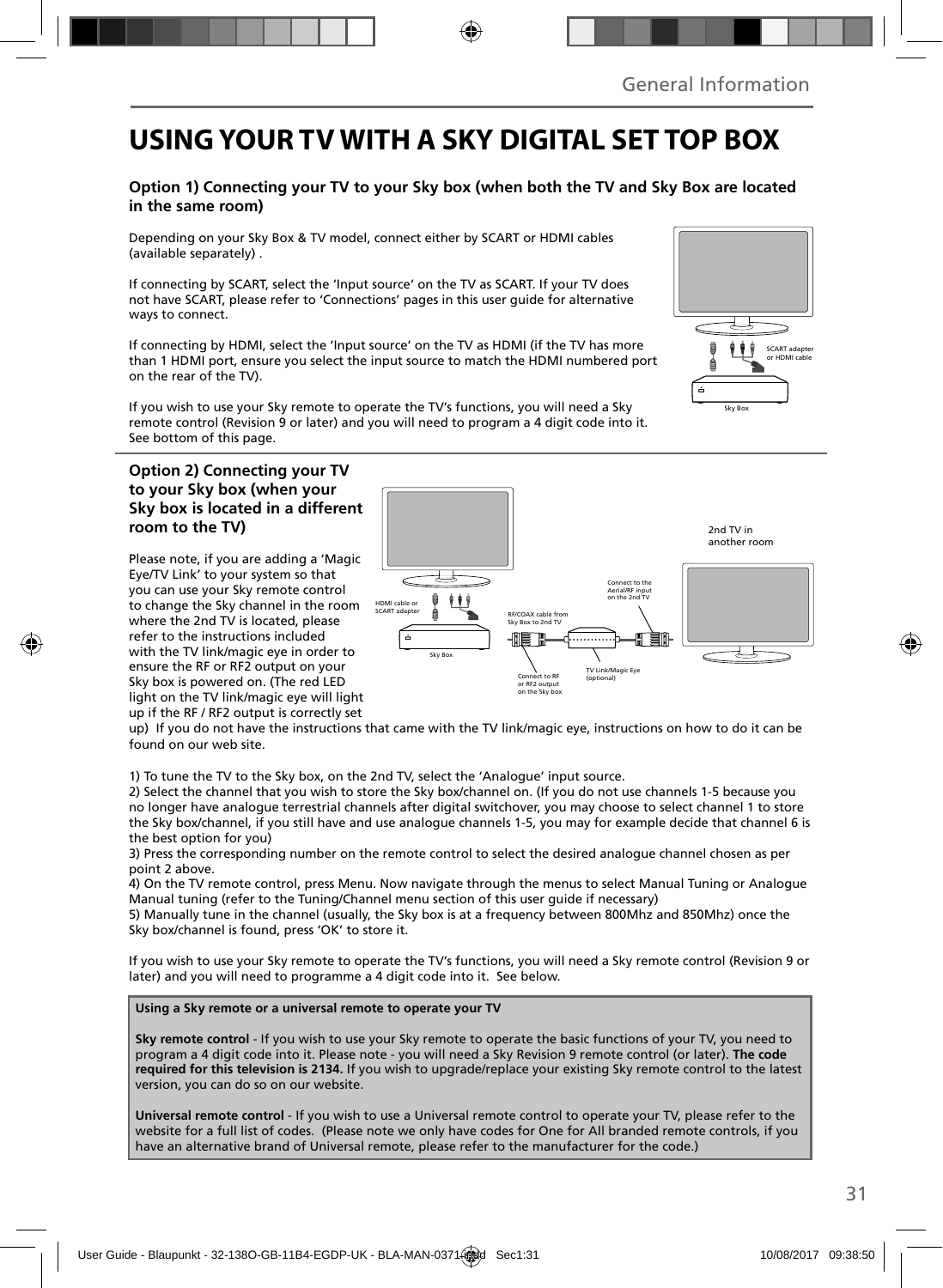# **FREQUENTLY ASKED QUESTIONS**

| General                    | I would like to have louder<br>sound by connecting additional<br>speakers. For TV models with<br>digital optical audio output.        | 1) Use the 3.5mm headphone output and a 3.5mm to phono cable (available separately) to<br>connect to an amplifier/surround sound system. Please note this will deactivate the TV's built<br>in speakers.<br>2) Connect a digital optical audio cable from the TV's digital optical audio output to your<br>amplifier/surround systems digital optical audio input.                                                                                                                                                                                                                                                                  |
|----------------------------|---------------------------------------------------------------------------------------------------------------------------------------|-------------------------------------------------------------------------------------------------------------------------------------------------------------------------------------------------------------------------------------------------------------------------------------------------------------------------------------------------------------------------------------------------------------------------------------------------------------------------------------------------------------------------------------------------------------------------------------------------------------------------------------|
| General                    | Why are some options in the<br>menu unavailable and greyed<br>out.                                                                    | Some options are only available in certain sources, i.e. HDMI. They are<br>unavailable in the other sources where they have no affect.                                                                                                                                                                                                                                                                                                                                                                                                                                                                                              |
| General                    | Can I stop my TV automatically<br>turning off after 4hrs?                                                                             | Yes, in the 'Time' menu settings, scroll down to Auto standby and select OFF.                                                                                                                                                                                                                                                                                                                                                                                                                                                                                                                                                       |
| <b>TV</b>                  | I have tuned in Digital TV but I<br>am not receiving any or all of the<br>channels and/or the channels I<br>receive are breaking up.  | 1) Check you are in an area that can receive Freeview/Saorview, visit www.freeview.co.uk or<br>www.saorview.ie<br>2) Check you are using an aerial that is able to receive a good digital signal. In most cases,<br>you will need an outdoor digital hi-gain/wideband aerial. In areas that have excellent<br>digital coverage, you may be able to use a loft type aerial but it is highly likely that you will<br>also need to connect a booster between the back of the TV and the TV aerial wall socket.<br>Unfortunately, to receive a good enough digital signal, it is not possible to use a portable/<br>indoor type aerial. |
| TV                         | I have re-tuned my television<br>but when I switch it off it is not<br>storing the channels.                                          | If the TV does not save the channels when you power it off, it's likely the channel database<br>has become corrupt.<br>1) Turn off the TV.<br>2) Remove the RF/Aerial cable from the rear of the TV and then turn the TV back on again.<br>3) Using the remote control, press Menu followed by 8-8-8-8 to enter the initial setup/first<br>time installation menu.<br>4) Press OK (let the TV run the full tuning process).<br>5) Once completed, turn off the TV, reconnect the RF/Aerial cable then turn the TV back<br>on again.<br>6) Repeat steps 3 & 4.                                                                       |
| <b>VCR/DVD</b><br>Recorder | I have connected the TV to my<br>VCR or DVD Recorder via SCART<br>but it is not recording.                                            | In addition to connecting via SCART, you should connect the aerial cable from the wall<br>socket to your VCR/DVD Recorder and another aerial cable from the VCR/DVD Recorder to<br>the TV.                                                                                                                                                                                                                                                                                                                                                                                                                                          |
| Game Consoles              | I have connected my<br>Playstation/Xbox to the TV via<br>HDMI, but I am not receiving<br>any pictures or sound on my<br>Television.   | 1) Ensure the TVs' source is set to HDMI.<br>2) Check your settings on your Playstation/Xbox are as per the Playstation/Xbox<br>instruction manual.                                                                                                                                                                                                                                                                                                                                                                                                                                                                                 |
| <b>Game Consoles</b>       | I have connected my<br>Playstation/Xbox to the TV via<br>Component cables (red, green<br>& blue) but I am not receiving<br>any sound. | Component cables only provide HD pictures. For the sound you will need to connect the red<br>& white audio cables on the Playstation/Xbox to the red & white phono inputs (or mini AV<br>input where fitted) on the rear of the TV. Please refer to the 'Connections' pages.                                                                                                                                                                                                                                                                                                                                                        |
| System Lock                | I have changed the password<br>on the television and now<br>forgotten it.                                                             | There is a master password of 4711, to gain access to the TV menu and reset the<br>normal password.                                                                                                                                                                                                                                                                                                                                                                                                                                                                                                                                 |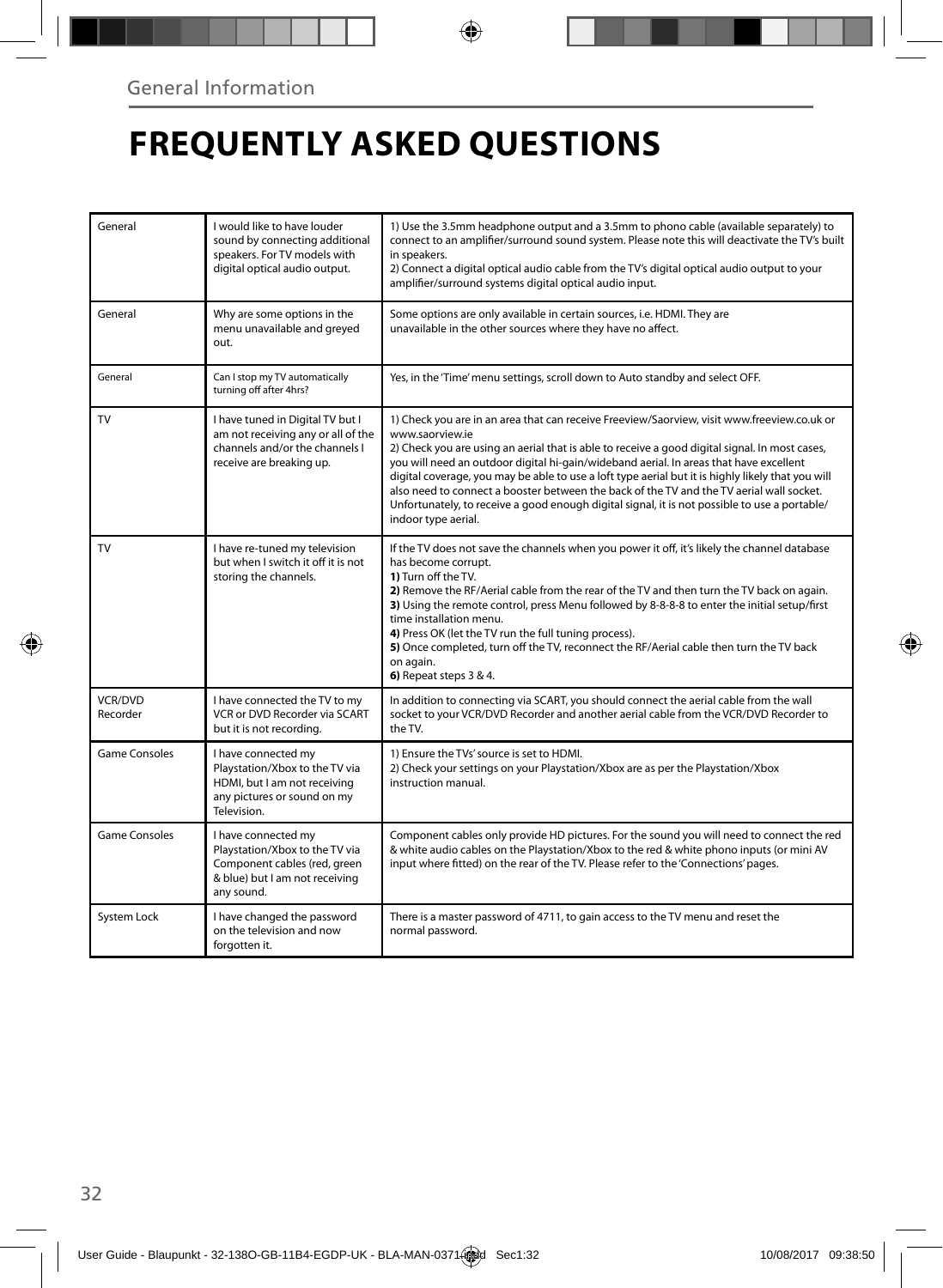# **FREQUENTLY ASKED QUESTIONS**

| <b>USB Mode</b>   | I have inserted a USB Memory<br>Key, but the TV does not<br>recognise it.               | Ensure the USB Memory Key is formatted to type FAT32.                                                                                                                                                                                                                                                                                                                                                     |
|-------------------|-----------------------------------------------------------------------------------------|-----------------------------------------------------------------------------------------------------------------------------------------------------------------------------------------------------------------------------------------------------------------------------------------------------------------------------------------------------------------------------------------------------------|
| <b>USB Mode</b>   | Using a USB portable hard drive<br>/ larger than 32GB.                                  | If you wish to use a portable hard drive larger than 32GB, please note that it must be<br>formatted to the FAT32 file system in order to operate on this TV. Windows XP/Vista<br>computers are only capable of formatting up to 32GB, therefore, you will need a software<br>programme/utility to format larger hard drives.<br>Please refer to the website, www.umc-uk.co.uk, for more information.      |
| <b>USB Record</b> | I cannot change the channel,<br>access the menu or use the red<br>button.               | During time shift you cannot change the channel, access the menu or use the red button.                                                                                                                                                                                                                                                                                                                   |
| <b>USB Record</b> | When using the USB to record<br>the picture 'breaks up' or<br>experience loss of sound. | Check the USB memory stick meets the minimum read speed requirements. Standard<br>definition channels require a read speed of 20 MB/s (Mega Byte per second) and a write<br>Speed of 6 MB/s (Mega Byte per second) HD channels require the read speed of 80 MB/s<br>(Mega Byte per second) and a write speed of 40 MB/s (Mega Byte per second). USB 3.0 sticks<br>should normally ne used where possible. |
| <b>DVD</b>        | I have inserted a disc but it is<br>not playing.                                        | 1) Ensure you have inserted the disc facing the correct way.<br>2) Ensure the disc is clean and is not scratched.<br>3) Some copied discs will not play.<br>4) Check the DVD is a region 2 disc - to change the region of the DVD player, refer to<br>www.umc-uk.co.uk, select 'Changing DVD Region' in the 'Product Support' section                                                                     |
| <b>DVD</b>        | I have pressed the eject button<br>but the disc is not coming out.                      | To eject the disc hold the stop/eject button for 4 seconds.                                                                                                                                                                                                                                                                                                                                               |
| Freeview HD       | Lcannot access all Freeview<br>channels                                                 | Some data channels for Freeview can only be obtained when the TV's ethernet port is<br>connected to your router.                                                                                                                                                                                                                                                                                          |
| Freeview HD       | I cannot find the Freeview HD<br>channels.                                              | Freeview HD channels found during tuning will be placed in channel positions above 100.<br>For example, 101 (BBC1 HD), 102 (BBC2 HD) etc.                                                                                                                                                                                                                                                                 |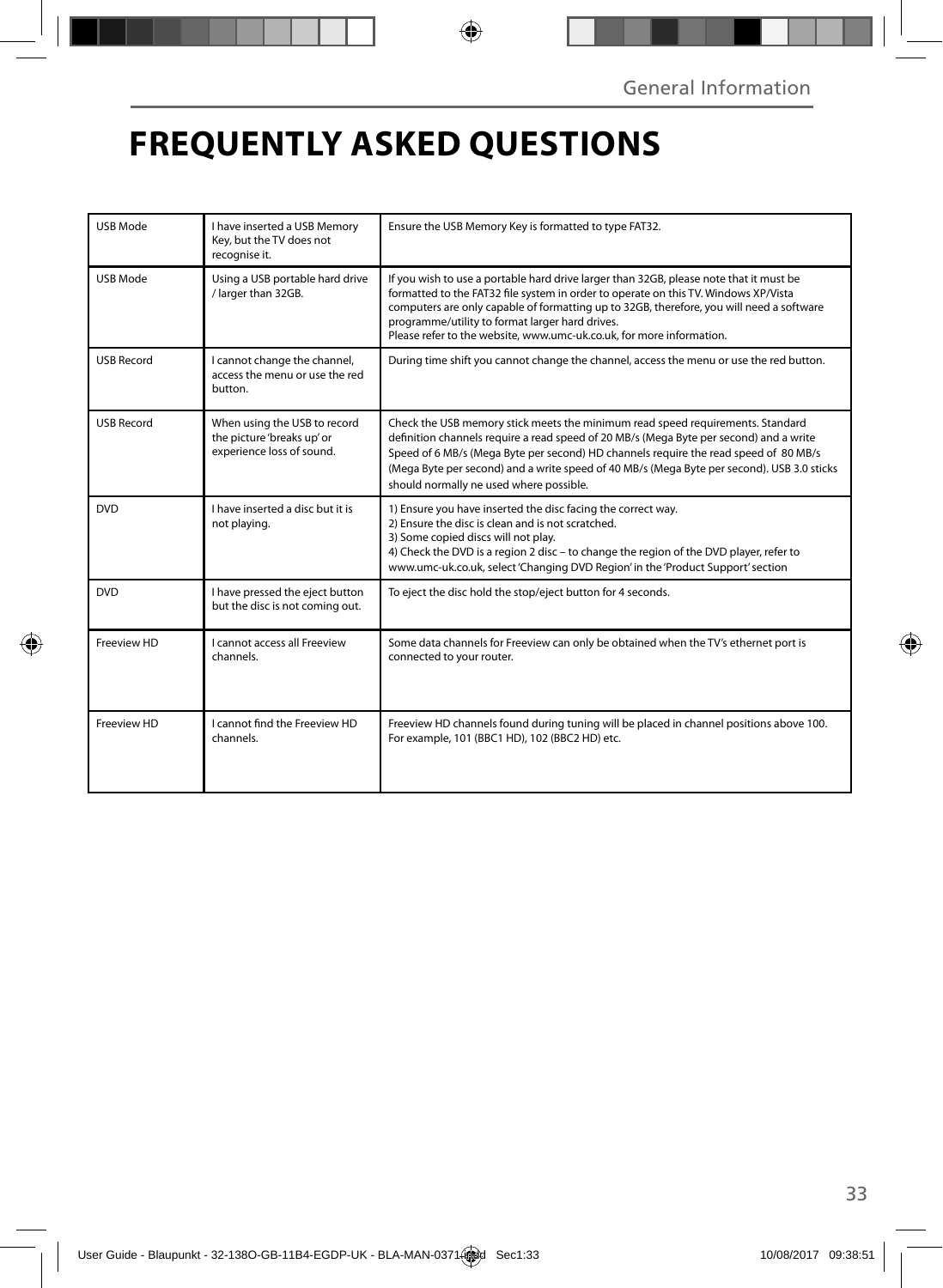# **TECHNICAL SPECIFICATION**

## **Product fiche**

| <b>Trademark</b>                                                                          | <b>Blaupunkt</b>    |  |
|-------------------------------------------------------------------------------------------|---------------------|--|
| <b>Model ID</b>                                                                           | 32/1380-GB-11B4-EGP |  |
| Energy effiency class                                                                     | $A+$                |  |
| Visible screen size (diagonal)                                                            | 81 cm / 32 inches   |  |
| On mode power consumption                                                                 | 31.0W               |  |
| Annual energy consumption *1                                                              | 45 kWh              |  |
| Standby power consumption *2                                                              | < 0.50 W            |  |
| Off mode power consumption                                                                | 0 <sub>W</sub>      |  |
| Screen resolution                                                                         | 1366 (H) x 768 (V)  |  |
| *1: Energy consumption XYZ kWh per year, based on the power consumption of the television |                     |  |

operating 4 hours per day for 365 days. The actual energy consumption will depend on how the television is used.

\*2: When the TV is turned off with the remote control/standby button and no function is active.

## **Additional Technical Information**

| <b>RF</b>                       | 75 ohm Antenna / Analog / DVB                                                                                                                                                                                      |
|---------------------------------|--------------------------------------------------------------------------------------------------------------------------------------------------------------------------------------------------------------------|
| Inputs                          | $3 \times$ HDMI, $2 \times$ USB, $1 \times$ SCART,<br>1 x Mini Component/YPbPr IN, 1 x Mini AV IN - Composite<br>Video/CVBS and L/R Audio shared for Composite Video and<br>Component/YPbPr, 1 x RJ45 LAN/Ethernet |
| <b>Sound Outputs</b>            | 1 x Digital Optical Audio output, 1 x 3.5mm Headphone                                                                                                                                                              |
| Speaker / Amplifier Watts (RMS) | $2 \times 10 / 2 \times 8$                                                                                                                                                                                         |
| Voltage and power consumption   | 220-240V 50Hz<br>31/45/70W<br>(ecomode/standard/max)                                                                                                                                                               |
| Dimensions including stand (mm) | 732W x 467H x 157D                                                                                                                                                                                                 |
| Net weight (Kgs)                | 5.3                                                                                                                                                                                                                |
| <b>Wall Mounting</b>            | VESA 200 x 200 (mm)                                                                                                                                                                                                |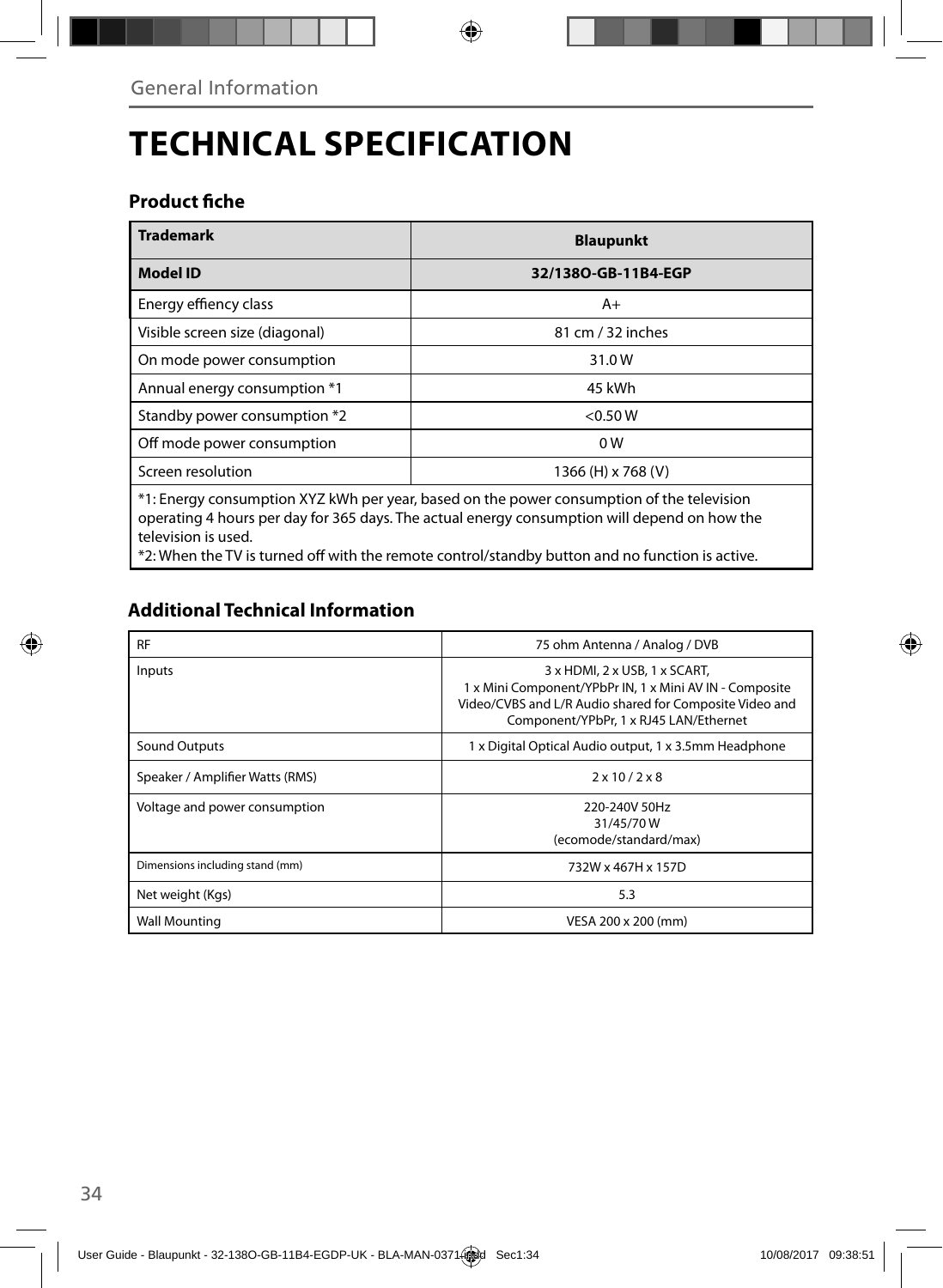# **TECHNICAL SPECIFICATION**

## **Product fiche**

| <b>Trademark</b>                                                                          | <b>Blaupunkt</b>     |  |  |
|-------------------------------------------------------------------------------------------|----------------------|--|--|
| <b>Model ID</b>                                                                           | 40/1380-GB-11B4-FEGP |  |  |
| Energy effiency class                                                                     | $A+$                 |  |  |
| Visible screen size (diagonal)                                                            | 102 cm / 40 inches   |  |  |
| On mode power consumption                                                                 | 48.0 W               |  |  |
| Annual energy consumption *1                                                              | 70 kWh               |  |  |
| Standby power consumption *2                                                              | < 0.50 W             |  |  |
| Off mode power consumption                                                                | 0 W                  |  |  |
| Screen resolution                                                                         | 1920 (H) x 1080 (V)  |  |  |
| *1: Energy consumption XYZ kWh per year, based on the power consumption of the television |                      |  |  |

operating 4 hours per day for 365 days. The actual energy consumption will depend on how the television is used.

\*2: When the TV is turned off with the remote control/standby button and no function is active.

## **Additional Technical Information**

| <b>RF</b>                       | 75 ohm Antenna / Analog / DVB                                                                                                                                                      |
|---------------------------------|------------------------------------------------------------------------------------------------------------------------------------------------------------------------------------|
| Inputs                          | 3 x HDML 2 x USB, 1 x SCART,<br>1 x Component/YPbPr IN, 1 x AV IN - Composite Video/CVBS<br>and L/R Audio shared for Composite Video and<br>Component/YPbPr, 1 x RJ45 LAN/Ethernet |
| Sound Outputs                   | 1 x Digital Optical Audio output, 1 x 3.5mm Headphone                                                                                                                              |
| Speaker / Amplifier Watts (RMS) | $2 \times 10 / 2 \times 8$                                                                                                                                                         |
| Voltage and power consumption   | 220-240V 50Hz<br>48/75/90 W<br>(ecomode/standard/max)                                                                                                                              |
| Dimensions including stand (mm) | 921 W x 571 H x 198 D                                                                                                                                                              |
| Net weight (Kgs)                | 8.2                                                                                                                                                                                |
| <b>Wall Mounting</b>            | VESA 300 x 200 (mm)                                                                                                                                                                |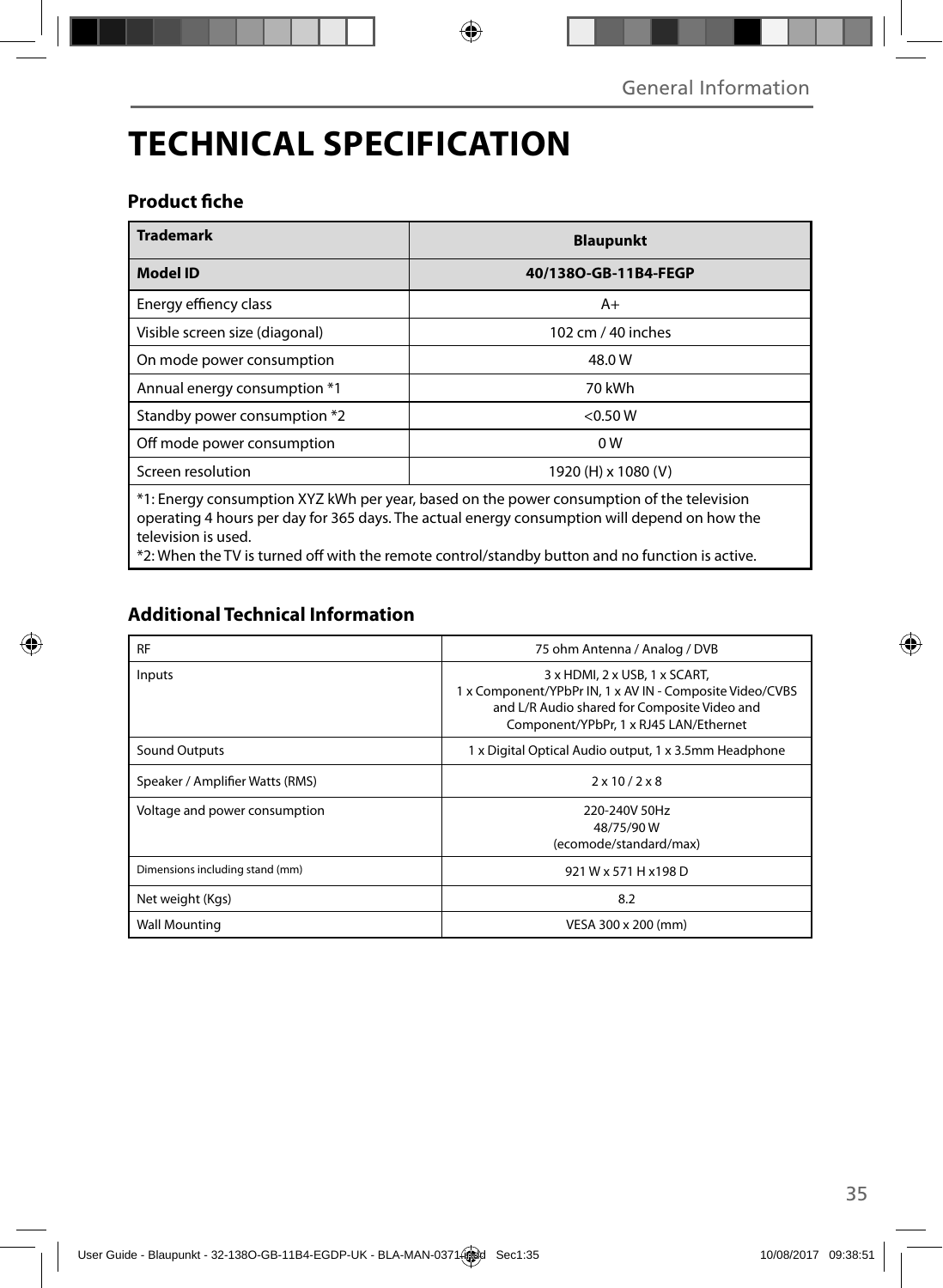# **TECHNICAL SPECIFICATION**

## **Compatible files in USB Mode**

|                 |           | Codec                                         |           |                                                                         |  |
|-----------------|-----------|-----------------------------------------------|-----------|-------------------------------------------------------------------------|--|
| Media           | File Ext. | Video                                         | Audio     | Remark                                                                  |  |
|                 |           |                                               |           | Max Resolution: 1920x1080                                               |  |
|                 | .mpg      | MPEG-1, MPEG-2                                |           | Max Data Rate: 40 Mbps                                                  |  |
|                 |           | Xvid, MJPEG                                   |           |                                                                         |  |
|                 | .avi      | MPEG-4 SP/ASP,<br>H.263/H.264                 |           |                                                                         |  |
|                 | .ts       | MPEG-2,<br>H.264, HEVC                        | MP3, AAC, | Max Resolution: 1920×1080                                               |  |
| <b>MOVIE</b>    | .mov      | MPEG-4 SP/ASP,                                | AC3, PCM, | Max Data Rate: 20 Mbps                                                  |  |
|                 | .mkv      | H.263/H.264,<br><b>HEVC</b>                   |           |                                                                         |  |
|                 | .dat      | MPEG-1                                        |           |                                                                         |  |
|                 | mp4       | MPEG-4 SP/ASP,<br>H.263/H.264,<br><b>HEVC</b> |           |                                                                         |  |
|                 |           | MPEG-1, MPEG-2                                |           | Max Resolution: 720×576                                                 |  |
|                 | dov.      | MPEG-2                                        |           | Max Data Rate: 40 Mbps                                                  |  |
| <b>MUSIC</b>    | .mp3      | $-$                                           | MP3       | Sample Rate: 8K~48KHz<br>Bit Rate: 32K~320Kbps                          |  |
|                 | .m4a/.aac | $\overline{\phantom{a}}$                      | AAC       | Sample Rate: 16K~48KHz<br>Bit Rate: 32K~442Kbps<br>Channel: Mono/Stereo |  |
|                 | .jpg/     | Progressive JPEG                              |           | Max Resolution: 1024×768                                                |  |
|                 | .jpeg     | <b>Baseline JPEG</b>                          |           | Max Resolution: 15360×8640                                              |  |
| PHOTO           | .bmp      | <b>BMP</b>                                    |           | Max Resolution: 9600×6400                                               |  |
|                 |           |                                               |           | Pixel Depth: 1/4/8/16/24/32 bpp                                         |  |
|                 | .png      | Non-Interlaced                                |           | Max Resolution: 9600×6400                                               |  |
|                 |           | Interlaced                                    |           | Max Resolution: 1280×800                                                |  |
|                 | .srt      | SubRip                                        |           |                                                                         |  |
|                 | .ssa/.ass | SubStation Alpha                              |           |                                                                         |  |
|                 | .smi      | SAMI                                          |           |                                                                         |  |
| <b>SUBTITLE</b> |           | SubViewer                                     |           |                                                                         |  |
|                 | .sub      | MicroDVD                                      |           | SubViewer 1.0 & 2.0 Only                                                |  |
|                 |           | DVDSubtitleSystem                             |           |                                                                         |  |
|                 |           | SubIdx (VobSub)                               |           |                                                                         |  |
|                 | .txt      | TMPlayer                                      |           |                                                                         |  |